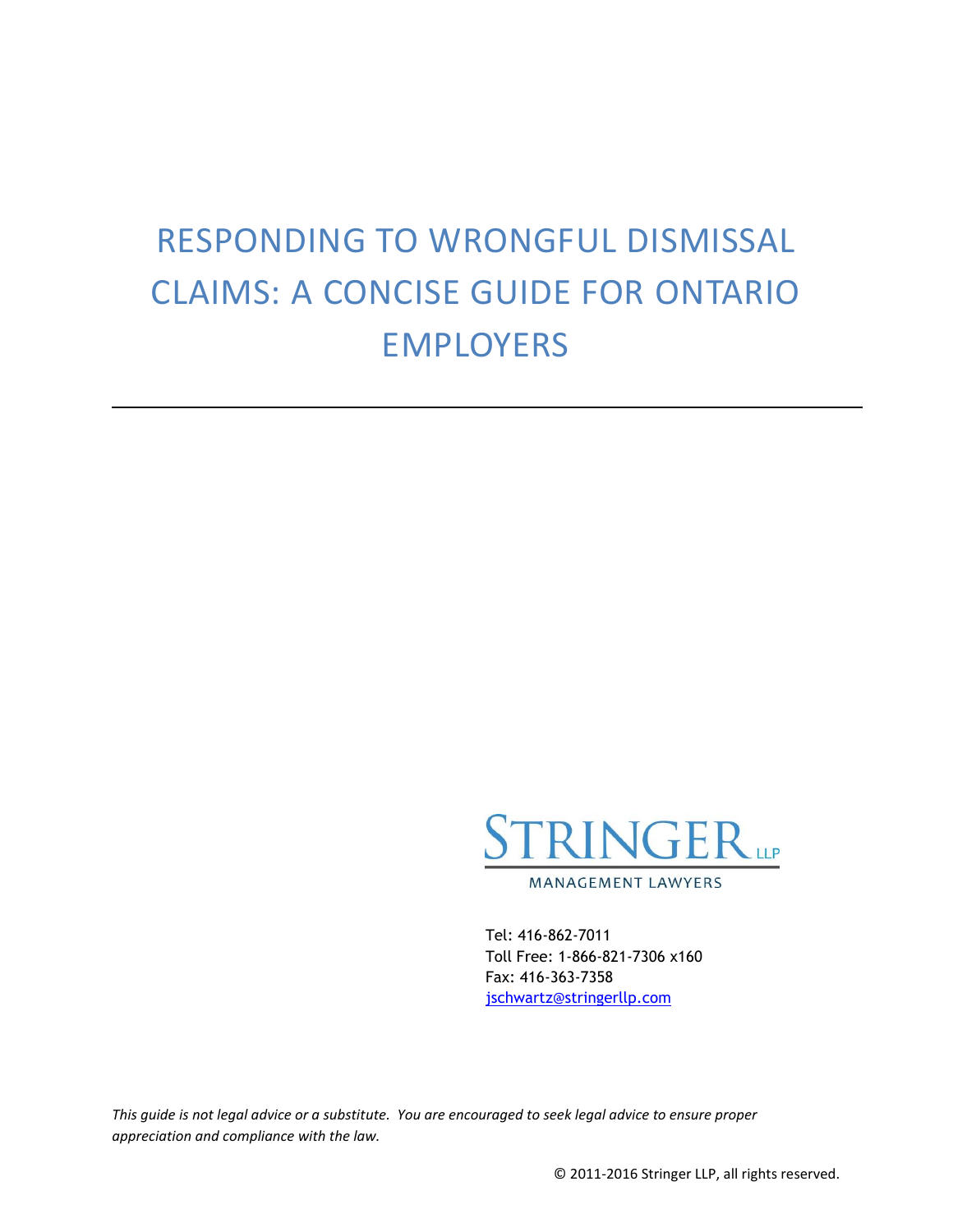# **TABLE OF CONTENTS**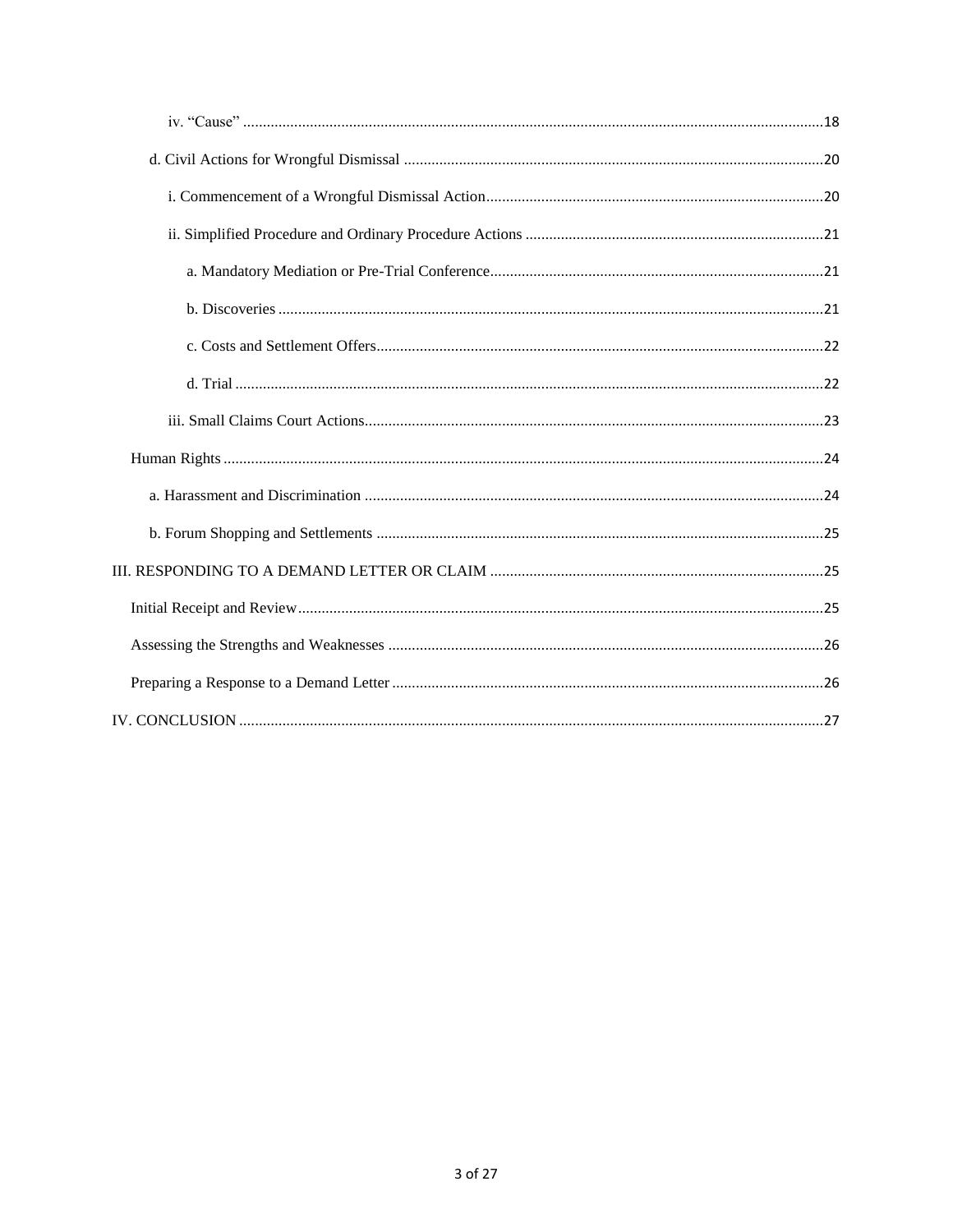#### <span id="page-3-0"></span>**I. INTRODUCTION**

Volumes have been written about employment law and wrongful dismissal litigation. When faced with a wrongful dismissal claim few employers have time to read volumes.

The purpose of this concise guide is to help employers get up to speed quickly on relevant legislation and caselaw developments. Understanding this complex legal landscape may be the difference between winning and losing. This guide is intended to assist provincially regulated employers dealing with employees who are not unionized. Very different legal and procedural issues arise in the context of unionized employees, and different legislation governs employment with federally regulated employers.

This guide does not provide or replace legal advice. Nor does it address all possible issues and circumstances. Employers are encouraged to consult with legal counsel as early as possible when a claim is threatened or received to avoid any missteps or lost opportunities.

Our Firm has been in practice, representing employers with labour relations and employment problems, for over 50 years. We regularly advise and represent clients on a wide variety of matters, from day-to-day issues to corporate transactions and major pieces of litigation. Our Firm's practice covers a broad spectrum of labour, employment, and human resources law. We would welcome the opportunity to assist you.

#### <span id="page-3-1"></span>**II. LEGAL LANDSCAPE**

#### <span id="page-3-2"></span>**INTRODUCTION**

Employment law in Ontario is a complex web of rights and obligations created by legislation and precedent decisions. On termination of employment employers may face issues ranging from compliance with minimum employment standards, demands for "reasonable notice," to health and safety, workers' compensation and human rights allegations (to name a few). How you respond in each case will depend largely on what issues are engaged and how the employee decides to initiate the dispute.

#### <span id="page-3-3"></span>EMPLOYMENT STANDARDS

The foundation of employment law in Ontario is the *Employment Standards Act, 2000* (the "ESA"). This core piece of legislation sets out the minimum employment standards applicable to the vast majority of employees in the province. The ESA covers terms and conditions during employment such as vacations, overtime, public holidays, leaves of absence, temporary layoffs, hours of work and the minimum wage. The ESA also sets out minimum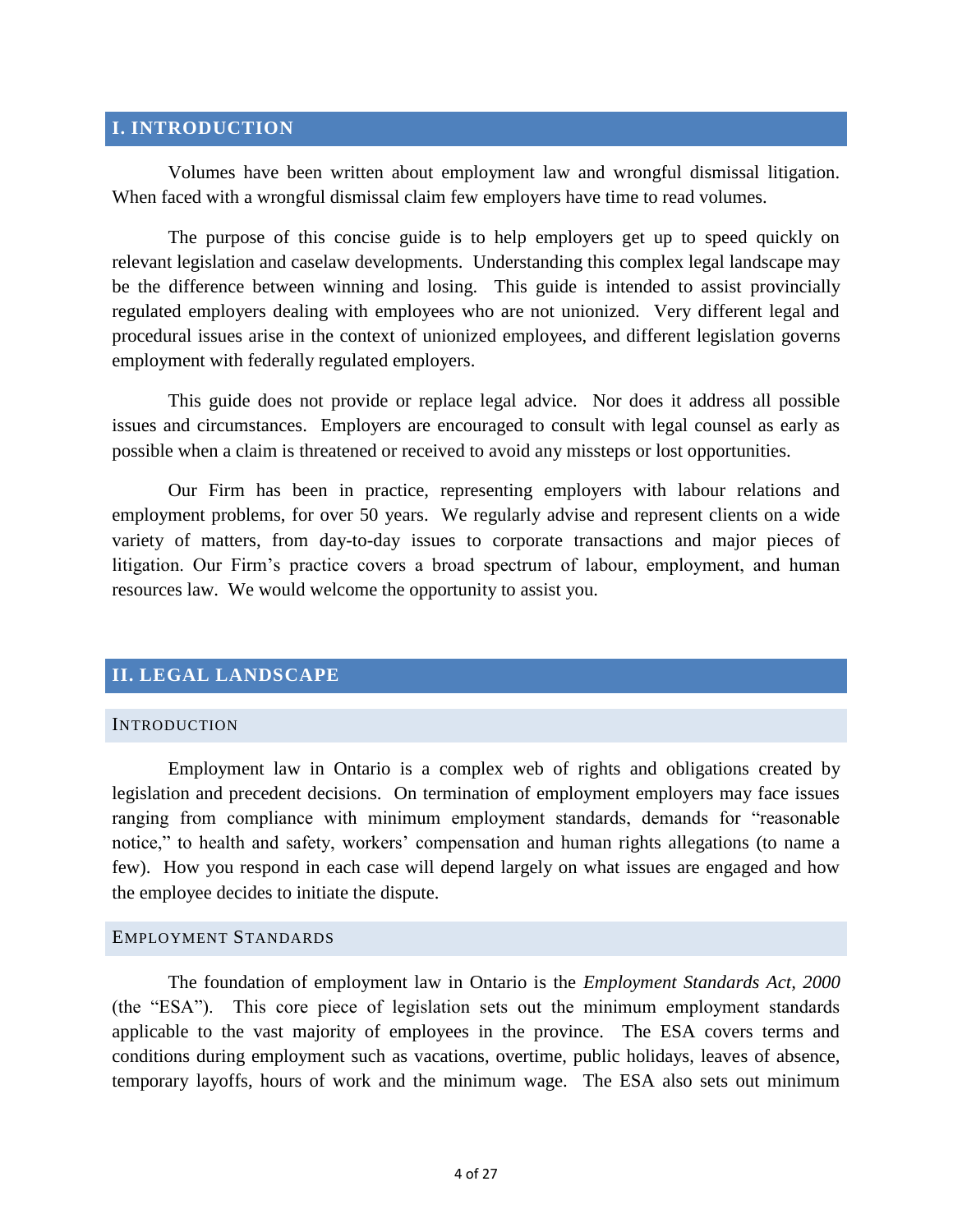requirements on termination of employment including notice of termination, severance pay and minimum benefits continuation.

The ESA sets the minimum standard. Employers and employees are free to agree to more generous provisions, which are then enforceable, but any agreement that falls below a minimum ESA standard is void and unenforceable.

#### <span id="page-4-0"></span>**A. MINIMUM NOTICE AND SEVERANCE OBLIGATIONS\***

# *[\*Caution – Don't read this section without also reading further below about common law reasonable notice]*

#### **ESA Notice**

Under the ESA, you may terminate an employee's employment without cause at any time, so long as you provide a minimum amount of written notice of termination (or lump sum "termination pay" in lieu). Under the ESA, employees are entitled to notice according to the following formula:

| Notice or Pay in Lieu (Weeks) | <b>Length of Continuous Service</b><br>(whether or not active service) |
|-------------------------------|------------------------------------------------------------------------|
| $\mathbf{1}$                  | >3 months but less than 1 year                                         |
| $\overline{2}$                | 1 year but less than 3 years                                           |
| 3                             | 3 years but less than 4 years                                          |
| $\overline{4}$                | 4 years but less than 5 years                                          |
| 5                             | 5 years but less than 6 years                                          |
| 6                             | 6 years but less than 7 years                                          |
| $\overline{7}$                | 7 years but less than 8 years                                          |
| 8                             | 8 years or more                                                        |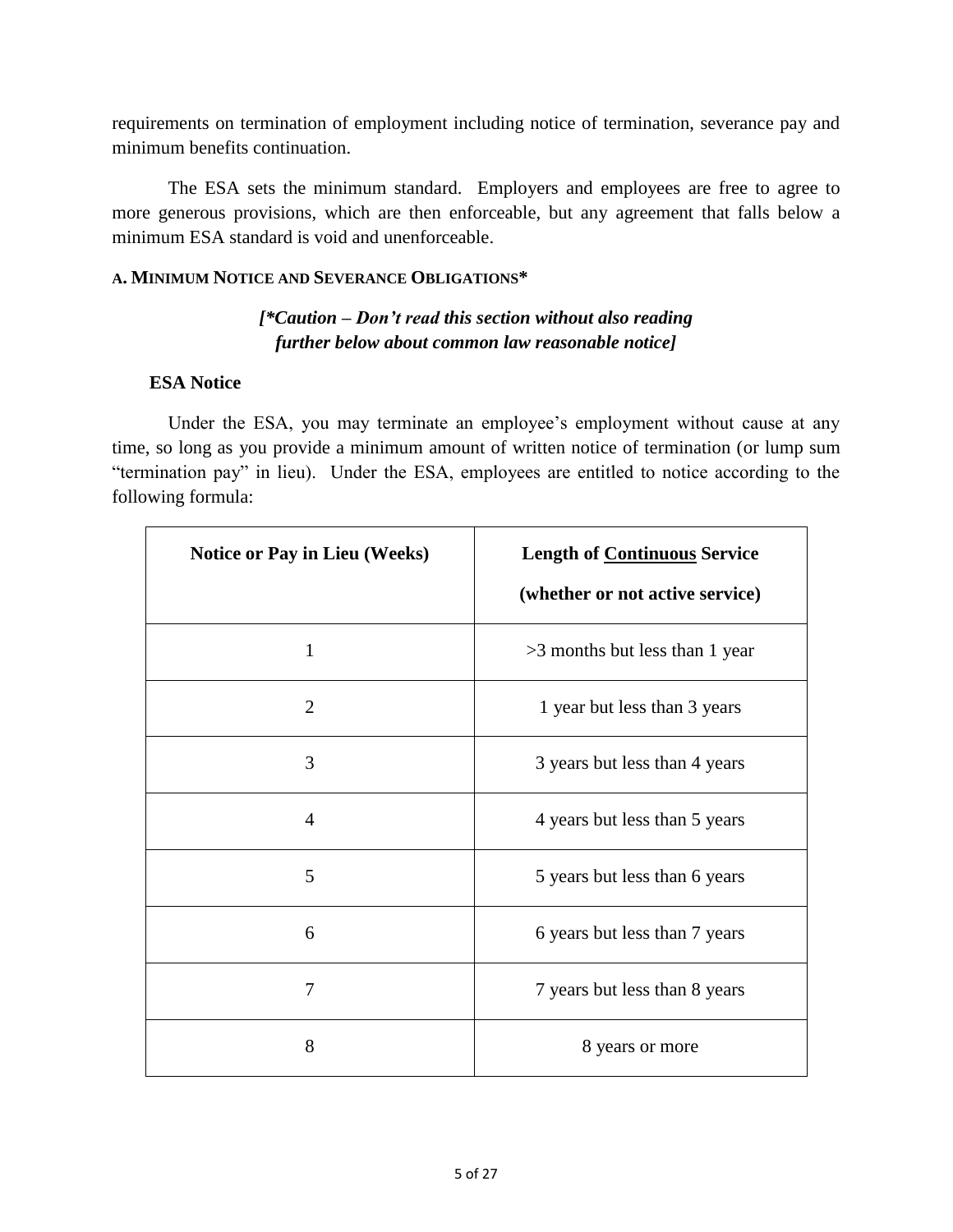The ESA sets out different notice obligations for "group terminations," which are terminations of 50 or more employees within any 4-week period at the same "workplace". A "workplace" includes all work locations in the same municipality.

The minimum length of notice required is also different for group terminations than individual terminations. Employers must provide at least eight weeks' notice or pay in lieu for a group termination of 50-199 employees, at least 12 weeks' notice or pay in lieu for a group termination of 200-499 employees, and at least 16 weeks' notice or pay in lieu for a group termination of 500 or more employees. In group terminations, all employees are entitled to the same minimum amount of notice of termination, regardless of their individual lengths of service.

In a group termination, employers must provide written notice on a special form to the Director of Employment Standards and affected employees, and must post the form in the workplace. Failure to meet this notice and posting requirement may void any notice provided to employees for purposes of ESA entitlements. So if you give 501 employees a copy of the form when you provide 16 weeks' notice of termination, but you inadvertently wait eight weeks to file it with the Director, you may still owe the employees a fresh 16 weeks' notice or pay in lieu and you may not be able to set off the eight you already gave them – a very costly error.

Whether you are providing individual or group notice of termination, you can give employees working notice, a combination of working notice and termination pay, or just termination pay.

# **ESA Severance Pay**

In addition to minimum ESA notice requirements, employers must pay an employee who has at least five years of service "severance pay," equal to one week's pay for each year of employment with the employer to a maximum of 26 weeks where:

- (a) the employer has a payroll of at least \$2.5 million; **OR**
- (b) 50 or more employees are terminated within a six-month period, which terminations are caused by the permanent discontinuance of all or part of the employer's business at an establishment. [Emphasis added]

Unlike with notice of termination, "service" for purposes of severance pay calculations includes all periods of employment with the employer, whether or not continuous or active, and includes the period of minimum notice under the ESA even if termination pay is provided instead of working notice. Because service need not be continuous or active for severance entitlement accrual, employees who have worked for an employer sporadically over weeks or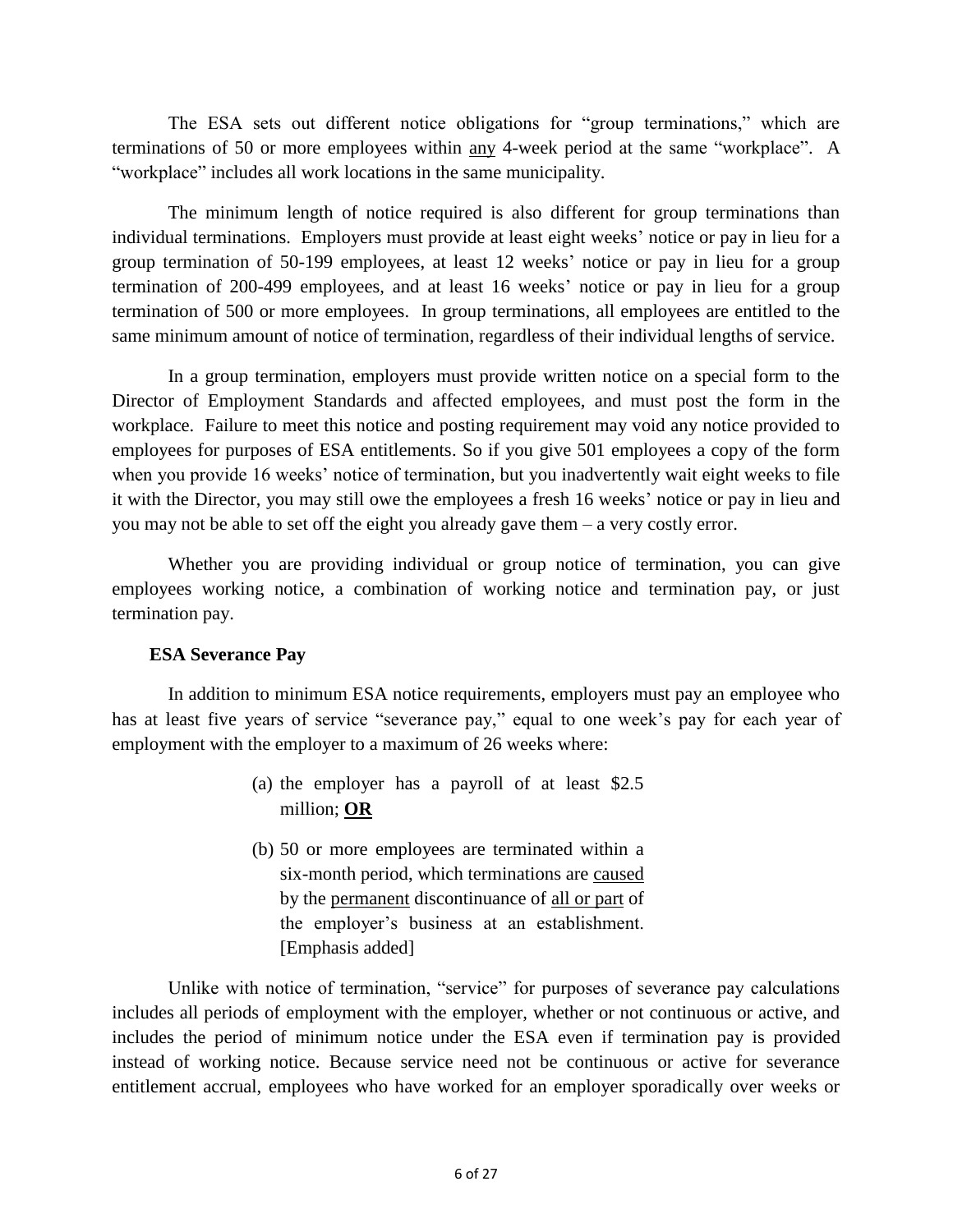even years are entitled to have all service counted, including inactive periods of employment (*i.e.*  periods on a leave of absence).

It is important to remember that although you can give employees working notice of termination to reduce or eliminate liability for termination pay in lieu of notice – **ESA severance pay can never be worked off,** no matter how much working notice you give. However, if you paid an employee severance pay in the past, those amounts can be set off against any subsequent severance pay obligations, so that you don't have to double-pay severance pay.

There are provisions in the ESA which permit two companies to be treated as one employer for purposes of the ESA, often termed "related employer" provisions. Employees have successfully utilized these provisions to include payroll amounts from several entities toward the ESA severance pay threshold. The courts have also recently confirmed that calculating an employer's payroll to determine whether the \$2.5 Million threshold is met should include the employer's payroll from all sources, including extra-provincial payroll.

#### <span id="page-6-0"></span>**B. ADDITIONAL STATUTORY OBLIGATIONS ON TERMINATION OF EMPLOYMENT**

Employees must receive all accrued but unpaid wages and vacation pay, and any termination pay and severance pay to which they are entitled, within the latter of seven days after employment ends or what would have been the employees' next regular pay day. All benefits in place when notice of termination is given must be continued throughout the minimum notice period. If employees receive termination pay in lieu of notice, benefits must be continued during the notional notice period.

# EXAMPLE:

An employer with a \$2.5 million payroll that gives written notice of termination, to be effective immediately (not working notice), to an employee who has 5.4 years of continuous service, must provide the employee all accrued but unpaid wages and vacation pay, five weeks termination pay with vacation pay on that amount, and 5.4 weeks' severance pay within the latter of seven days after his employment ends or his next regular pay day. His benefits must be continued for five weeks from the termination date.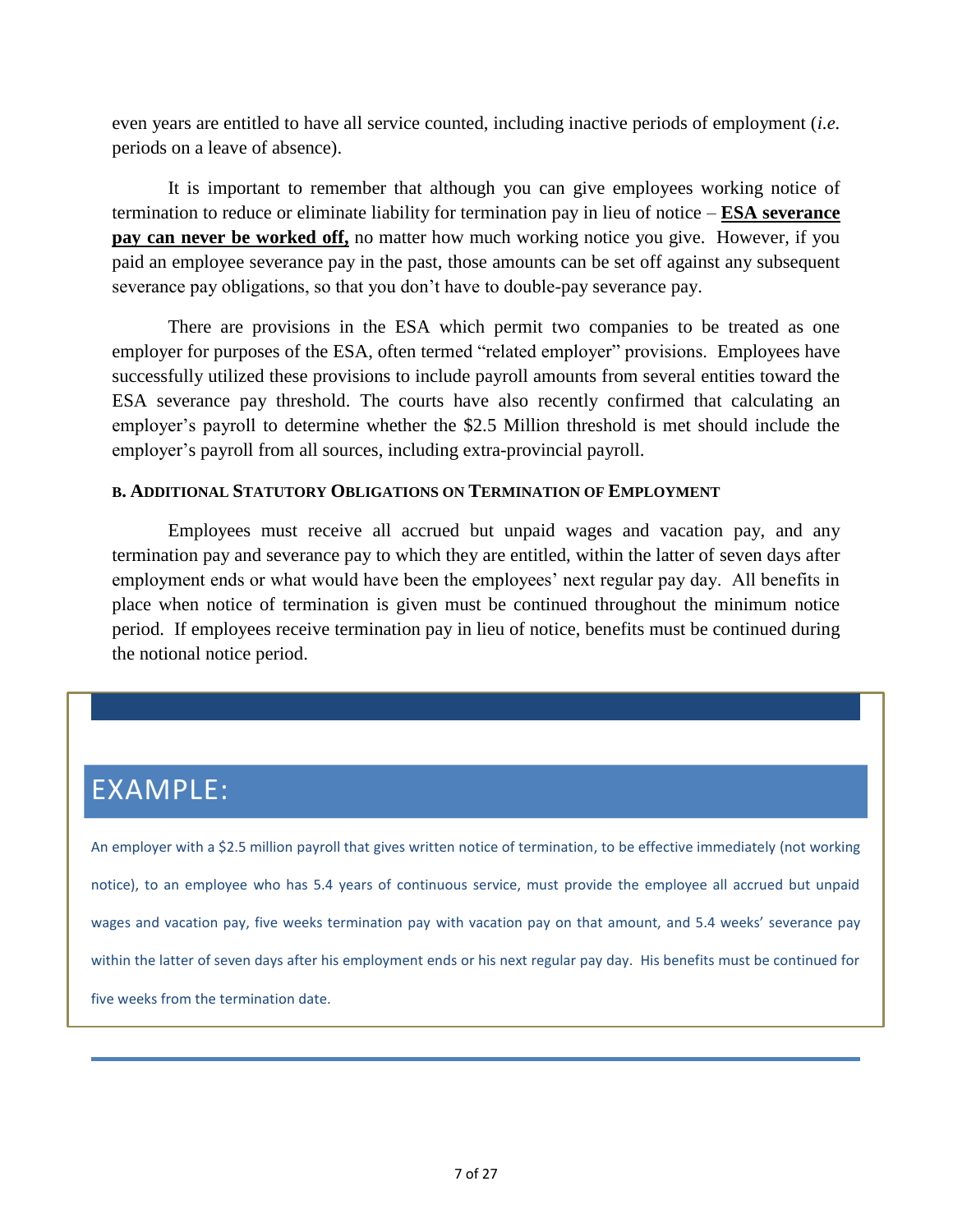#### <span id="page-7-0"></span>**C. ENFORCEMENT UNDER THE ESA**

Employees can enforce their rights under the ESA by filing a complaint with the Ministry of Labour (an "ESA Complaint"), or by bringing a civil action. Civil actions are discussed below in the section dealing with the Common Law.

#### *I. ESA COMPLAINTS – PROCEDURE*

<span id="page-7-1"></span>If an employee files an ESA complaint, an Employment Standards Officer (an "ESO") will typically write to the employer requesting certain records, *i.e.* payroll records, timesheets, cheque stubs. In most cases the employer must fully cooperate with requests for information and documents. However, at a certain point the ESO cannot seek further information or documents without a warrant. We strongly recommend that employers seek legal advice to assist in determining precisely at what point a warrant is required before refusing an ESO's direction. Failure to cooperate with an ESO may lead to obstruction charges.

The typical letter from the ESO will set out the types of amounts claimed (*i.e.* wages, vacation pay, holiday pay, overtime pay), and typically a global amount claimed. The letter will also indicate that the employer may simply pay the amount claimed and send a confirmation of payment to the ESO. The advantage of this approach is that it saves time and resources. The disadvantage is that you are admitting to a violation of the ESA, which remains on your record forever. So paying claimants with unmeritorious claims, even small value claims, may have unintended consequences. An employer who decides to pay (before an order to pay is issued) rather than litigate should indicate in the cover letter to the employee and ESO that, "without prejudice to the employer's position that it has not violated the ESA, and with a view to settling the claim in a cost effective manner, the employer is paying the amount claimed." That will not remove the record of the violation from your record, but at least you may use that reservation if your compliance history is relevant in subsequent enforcement proceedings.

Many employees who call the Ministry are strongly encouraged to raise the issue first with their employer before filing a complaint. This provides employers with an opportunity to settle a dispute before it becomes a formal complaint investigation. However, when employees raise issues about ESA compliance, employers must be cautious not to commit a reprisal against the employee for making those enquiries.

Previously it was common practice that the ESO would either release a decision or, often, schedule a meeting between the employer and the claimant at the Ministry of Labour. It is now more common for ESOs to issue decisions only on the basis of the documents submitted and information provided over the phone. As a result, now, more than ever, it is strongly recommended that employers submit a covering letter, setting out in detail their position on the various issues raised in the complaint, making reference to the documents submitted. Obviously, it is important to strike the right balance in the letter between disclosure, legal argument and compliance.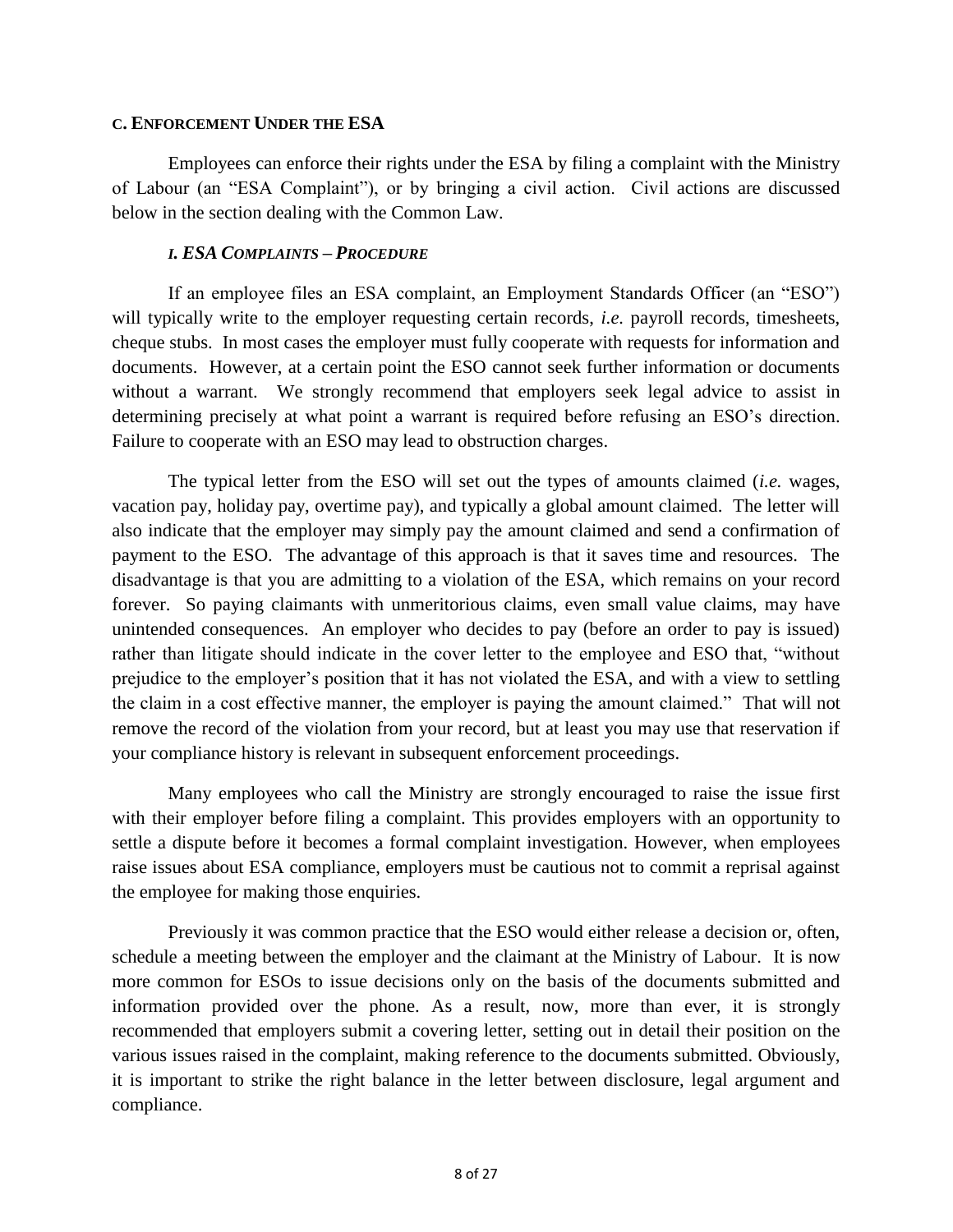If there is a meeting, which is rare, employers may choose to be represented by counsel. At the conclusion of the meeting the ESO may advise the parties of her bottom line decision, or may reserve. In either case, the ESO will provide a written decision later by mail. Typically, written decisions take between two to six weeks to issue. Often ESO's are willing to help mediate a settlement during the meeting. That varies from ESO to ESO, and is completely at her discretion (and voluntary for the parties).

In a written decision, the ESO may issue an "order to pay" against the employer if contraventions were found, or may refuse to issue an order to pay if no contraventions were found. In rare cases the ESO may also levy fines against the employer for contravening the ESA. If the ESO becomes concerned about more widespread contraventions, she may recommend the Employment Standards Branch initiate a compliance audit.

After a decision is released, each party has the right to make an application within 30 days to the Ontario Labour Relations Board (the "OLRB"), requesting a review of the ESO's decision and of any orders that may have been issued or that the ESO refused to issue. Reviews at the OLRB are formal hearings before a Vice Chair and involve similar rules of evidence and procedures as are found in court. This 30 day deadline is strict.

The decision of the OLRB is final and not subject to appeal. However, in certain narrow circumstances decisions may be "judicially reviewed" at the Divisional Court. The courts are generally very deferential to the OLRB, which is considered to be an expert tribunal. This means that courts usually only overturn OLRB decisions on judicial review if the decision is "unreasonable." This is a very high standard to meet.

#### *II. ESA COMPLAINTS – REMEDIES AND LIMITATIONS*

<span id="page-8-0"></span>Different remedies may be available to an employee who files an ESA Complaint depending on the nature of the complaint. The ESA places limits on an ESO's ability to issue orders, and on the time limits within which ESA Complaints must be filed. Effective February, 2015, new limitations provisions govern ESA complaints.

# <span id="page-8-1"></span>*Pre-February 2015*

The old provisions still govern where wages were earned prior to February 2015. Under those old provisions, an ESO may not make an order to pay wages if the wages became due more than six months before the complaint was filed, or issue an order for vacation pay if the vacation pay became due more than 12 months before the complaint was filed (except in very limited circumstances). Repeated contraventions by the employer involving more than one employee may extend these time limits. However, the ultimate limitation period in the ESA for filing complaints was two years. In respect of amounts earned prior to February 2015, an ESO may not issue an order to pay wages in excess of \$10,000 in respect of any single employee.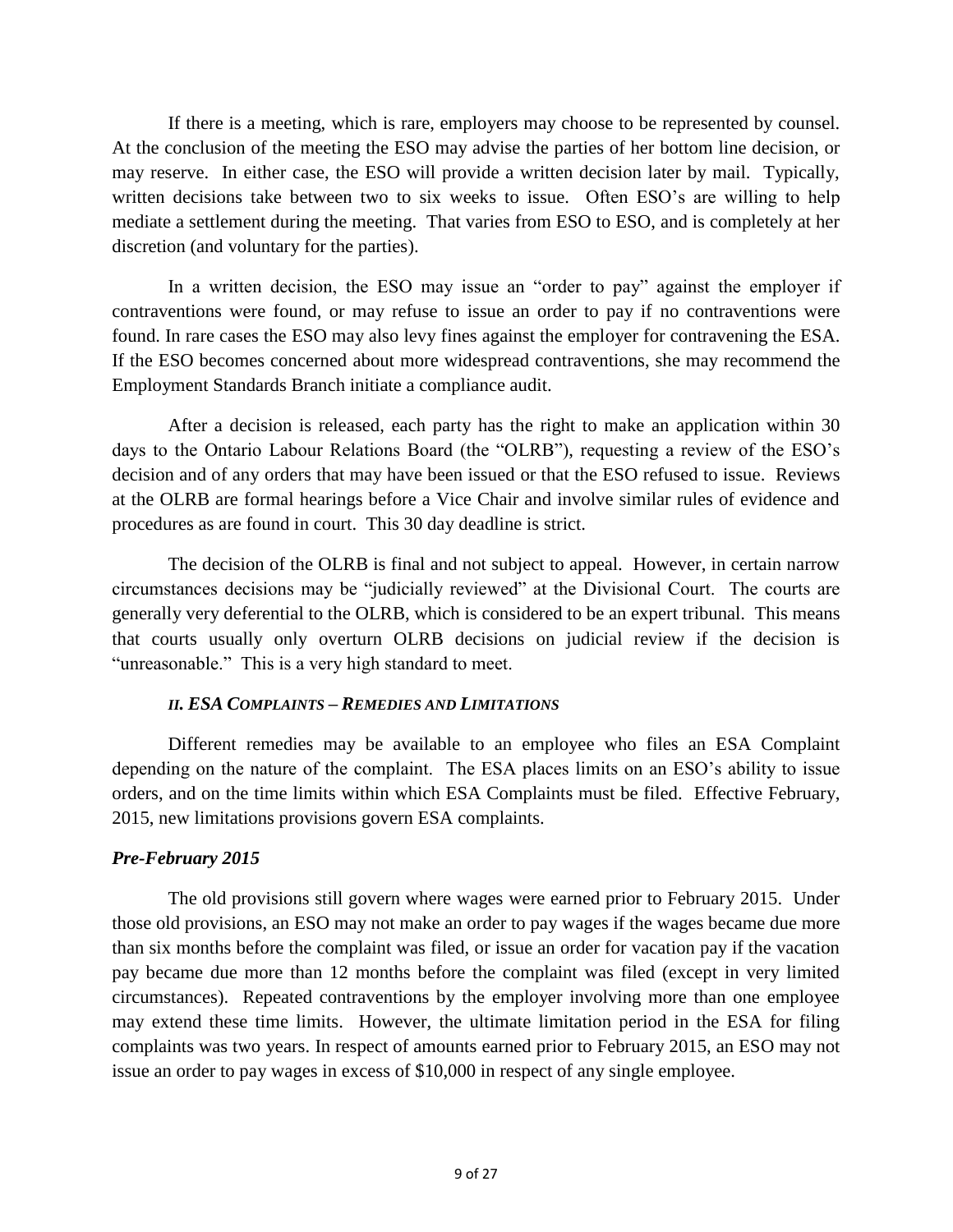If an employee files an ESA Complaint for wages or termination and severance pay, he is barred from commencing a civil action in respect of the same termination (unless the ESA Complaint is withdrawn within two weeks of being filed or a court rules otherwise). This restriction applies even if the employee could not fully recover because of the recovery or time limits in the ESA. As a result, particularly under the old provisions, there may be circumstances in which an employee who files an ESA Complaint forfeits significant entitlements. However, some courts have held they retain a residual jurisdiction to permit a civil action to proceed depending on the stage at which the ESA Complaint was withdrawn and surrounding circumstances.

#### <span id="page-9-0"></span>*As of February 2015*

Claims for amounts owing after February 2015 are no longer subject to the same caps. ESOs may order employers to pay the full amounts earned and unpaid (no more \$10,000 cap) and the wages may be accrued over the entire two-year ultimate limitation period.

In addition to any order to pay, employers must pay an administrative fee equal to the greater of \$100 or 10% of the order to pay. In some cases an ESO may be willing to permit the employer to *voluntarily* comply with the ESA before issuing an order to pay, in order to avoid the administrative fee. This is entirely at the ESO's discretion.

#### <span id="page-9-1"></span>*Reprisals and Jurisdiction*

If the employee alleges that the employer is liable for a "reprisal," the ESO's jurisdiction to issue orders is greatly expanded both in terms of time limitations, remedies and damages even under the old provisions. A "reprisal" means, generally speaking, that the employer intimidated, dismissed or otherwise penalized an employee, or threatened to do so, because the employee exercised, attempted to exercise, or inquired about rights or obligations under the ESA. Remedies for reprisals can include orders for reinstatement and compensation for all losses arising out of the reprisal. Employers faced with an ESA Complaint alleging reprisal are strongly encouraged to seek legal advice and representation.

An employer cannot file an application at the OLRB to review an ESO's decision unless the lesser of the entire amount of any order to pay or \$10,000 is first paid in trust to the Director of Employment Standards, along with the administrative fee of the greater of \$100 and 10% of the order to pay. The Board has held that employers must not deduct income tax, CPP or EI from the amounts being paid to the Director or their applications for review will not be processed. The OLRB has ruled that employers may not take tax, CPP and EI deductions from amounts paid in trust.

Employees are exempted from entitlement to ESA notice or severance pay in certain limited circumstances. For our purposes, the most relevant exemptions apply when an employee voluntarily resigns, fails to accept a reasonable offer of alternate employment from the employer, or when the employee is guilty of "willful misconduct" or "willful neglect of duty." The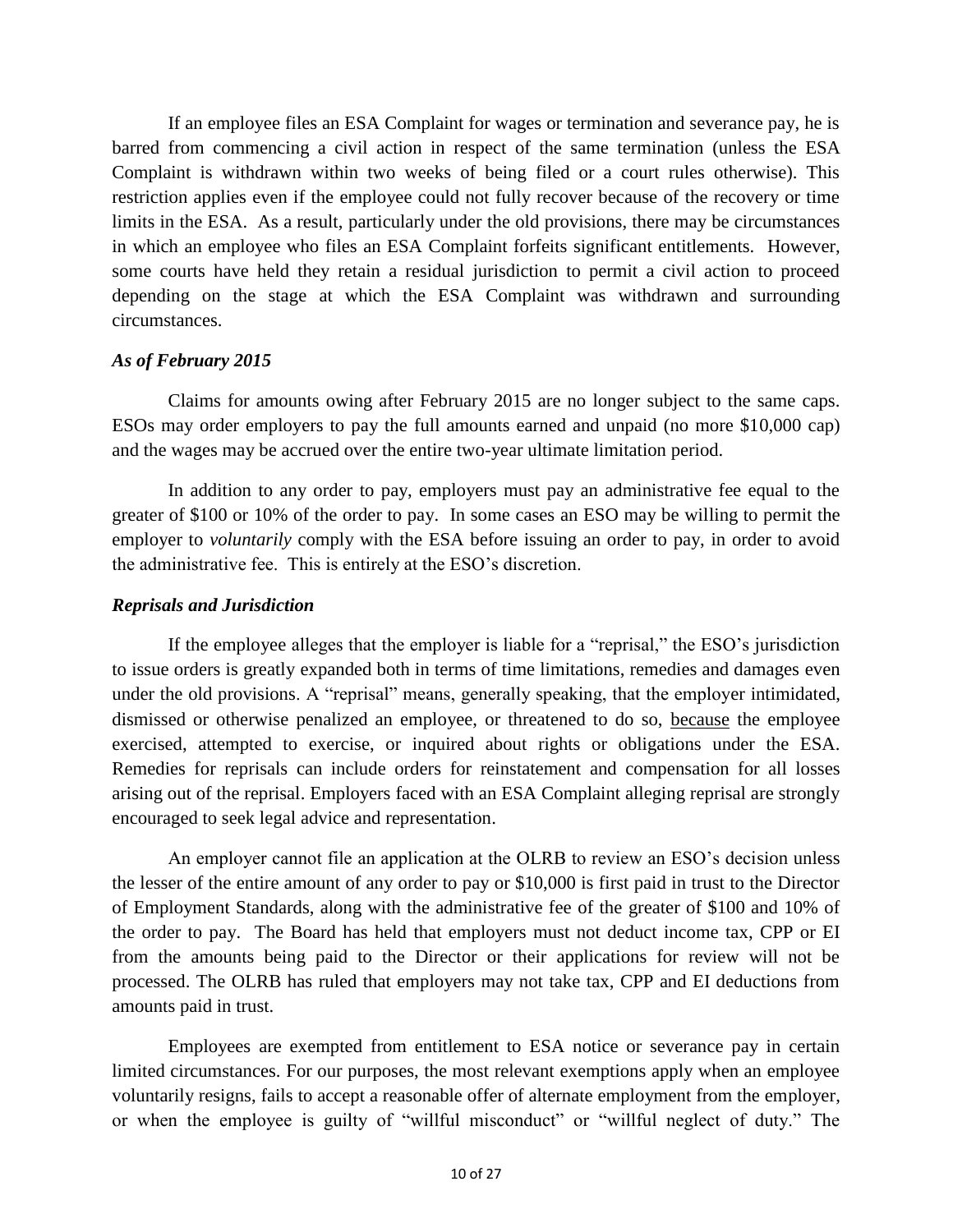regulations under the ESA set out certain other exceptions to employees' entitlements to notice, termination pay and severance pay. It is recommended that employers seek legal advice to determine whether an exception applies.

#### <span id="page-10-0"></span>*Voluntary Resignation*

As the phrase implies, only if the resignation was "voluntary" will the employee forfeit entitlement to ESA notice and severance pay. The voluntariness of the resignation is determined by looking at whether the employee 1. had the subjective intention to quit, 2. acted, objectively speaking, in a manner that demonstrated that intention, and 3. was not coerced into resigning under duress.

If, in a moment of frustration, the employee declared, "I quit!", and then stormed off, but then returned hours or even days later and sought to retract the hastily uttered resignation, he may not be held to have voluntarily resigned. If an employer tells an employee to resign or he'll be fired, that is unlikely to be considered voluntary, even if he resigns in writing.

Any time an employer wishes to rely on an employee's resignation, it is important to obtain confirmation of the resignation in writing, and to let cooler heads prevail if the resignation was made in the heat of the moment.

#### <span id="page-10-1"></span>*Reasonable Offer of Alternate Employment with the Employer*

Unlike the duty to mitigate at common law (which is discussed below under "Reasonable Damage Awards and Mitigation"), there is no obligation for an employee to mitigate ESA notice and severance. These are statutory rights. However, the regulations provide that if an employer makes a reasonable offer of alternate employment, the employee who rejects that offer may forfeit entitlement to ESA notice and severance pay.

The offer will only be "reasonable" if the employee is capable of performing the duties of the new position, the remuneration and benefits are comparable, and the new position would not be considered a significant demotion or humiliating to the employee. The test applied to determine whether the offer is "reasonable" is objective: *would a reasonable person in the circumstances of the employee find the offer reasonable?* However, the onus is on the employer to establish that it was reasonable – any tie goes to the employee.

Unlike mitigation under the common law, the offer must be an offer with the same employer. So an employee may refuse work with another organization, *i.e.* through a referral or an asset sale of a business, without giving up ESA notice and severance pay.

#### <span id="page-10-2"></span>*"Wilful Misconduct" and "Wilful Neglect of Duty"*

"Wilful misconduct" and "wilful neglect of duty" are typically treated as very high standards. The key is that the conduct must be serious and it must be willful. In other words, failing to meet production standards will not usually be sufficient to disentitle an employee from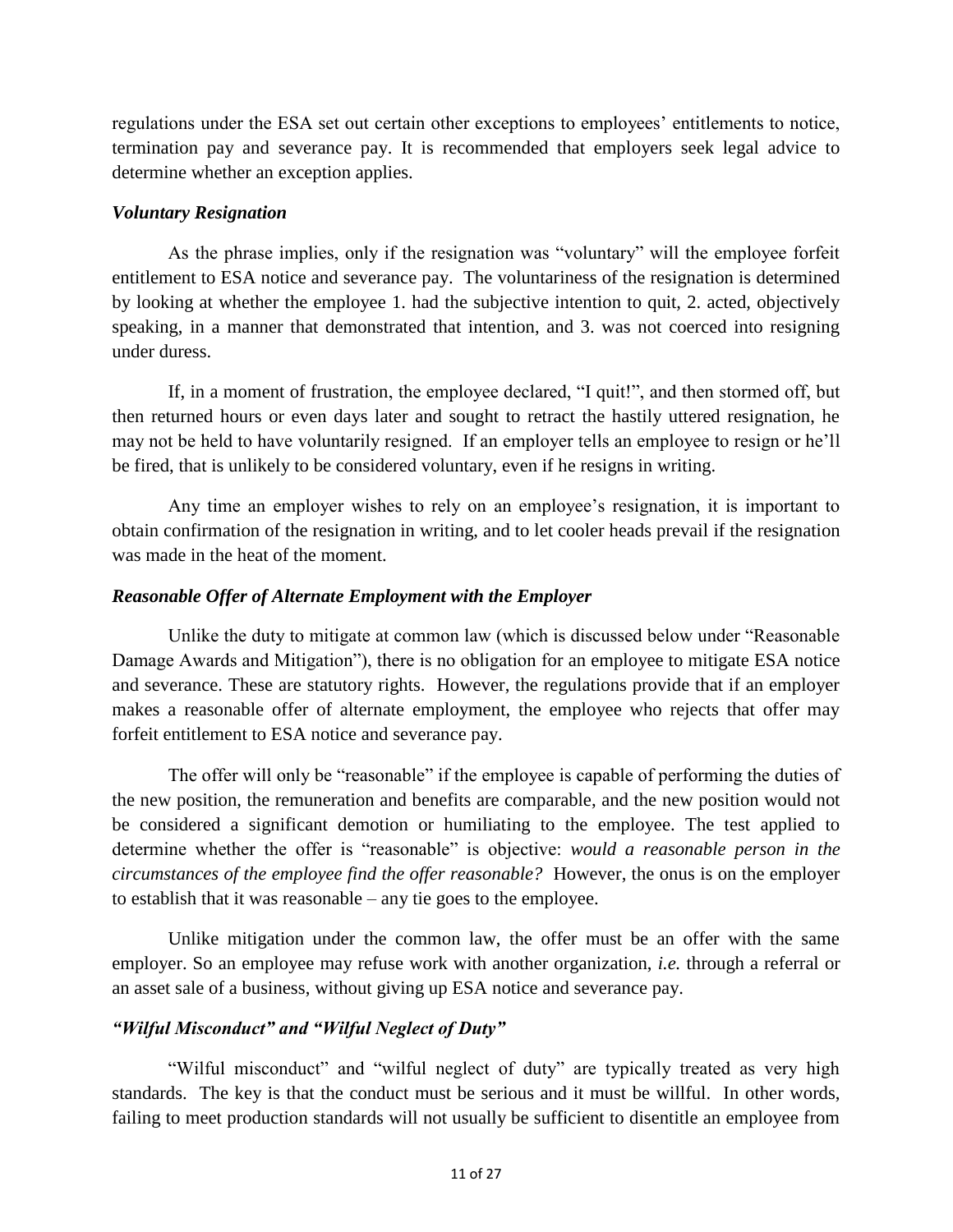statutory notice and severance pay, unless the employee was failing intentionally. Examples of wilful misconduct that may be sufficient include: theft, fraud, serious dishonesty and assault. Examples of wilful neglect of duty that may be sufficient include: refusal to perform a task falling clearly within the scope of the employee's duties, and absence without leave or reasonable explanation. A refusal to execute a bilateral agreement, such as a non-competition agreement, or refusal to perform an illegal act, would not meet the test.

#### <span id="page-11-0"></span>COMMON LAW

The "common law" is the term used to define the sum total of all prior decisions made by adjudicators like courts, boards, tribunals etc. in a given jurisdiction. Adjudicators must follow decisions made by adjudicators at higher levels in their jurisdiction (*i.e.* boards and tribunals in Ontario must follow decisions from lower courts in Ontario, which must follow decisions from the Ontario Court of Appeal, which must follow decisions from the Supreme Court of Canada). All Canadian jurisdictions (except Québec) are termed "common law jurisdictions" because they operate under this legal model.

#### <span id="page-11-1"></span>**A. "REASONABLE NOTICE"**

Over several hundred years, the common law has developed certain principles adjudicators apply when interpreting and enforcing employment contracts. The common law has developed a legal presumption that all employment contracts, whether or not the contract is in writing, contain an implied term that an employer may terminate the contract without cause at any time by giving "reasonable notice" to the employee or pay in lieu of notice. This is often termed, "common law notice," or "reasonable notice at common law."

What amount of notice is "reasonable" is based, at least theoretically, on the amount of time it would likely take a particular employee to find similar, alternate employment. To determine the appropriate amount of reasonable notice, courts consider factors like (this list is not exhaustive):

- Age
- Position
- Length of service
- Earnings
- Education
- Level within the hierarchy (*i.e.* supervisory or management authority)
- Local economic conditions
- Whether the employee was induced to leave stable employment when hired

Reasonable notice generally ranges from a few weeks to 24 months. Although some may refer to a "rule of thumb" of one month for each year of service for convenience, statistical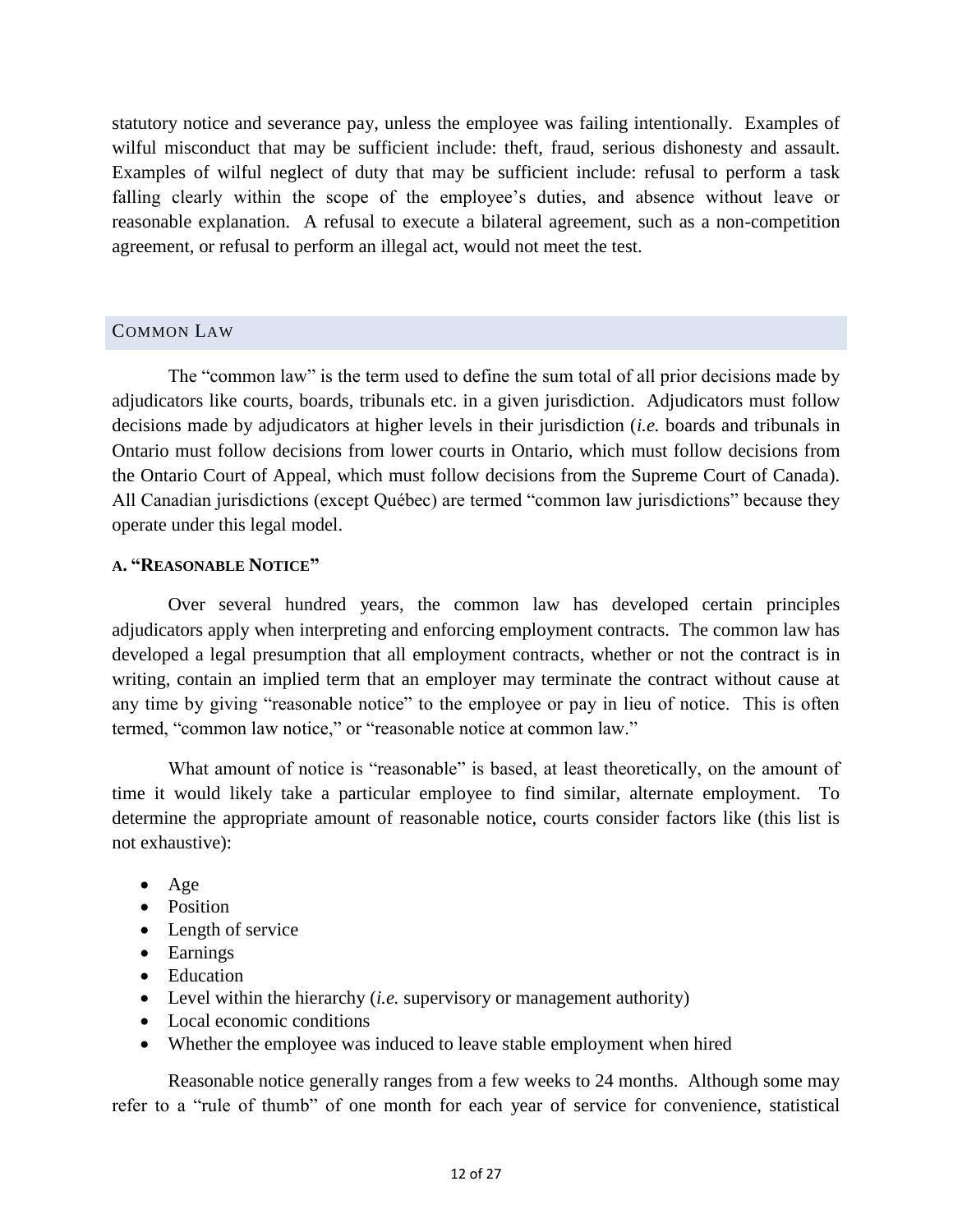reviews of court decisions do not support the existence of any such across-the-board rule. Moreover, the Ontario Court of Appeal has ruled that it would be an error of law for a judge to apply such a rule of thumb.

It is recommended that employers seek legal advice to assist them in determining the applicable reasonable notice period. A short call to legal counsel in advance of a termination is generally significantly less expensive and time consuming than litigation. Unless certain exceptions apply, employers who fail to give an employee reasonable notice of termination (or pay in lieu), including inadequate notice of termination, may be held liable for breach of contract, which is termed "wrongful dismissal."

#### <span id="page-12-1"></span><span id="page-12-0"></span>**B. DAMAGES FOR WRONGFUL DISMISSAL**

#### *I. REASONABLE NOTICE AWARDS AND MITIGATION*

The most basic form of damages courts award employees in wrongful dismissal actions are reasonable notice awards. A reasonable notice award is equal to the value of the amount of notice of termination the court determines should have been provided to the employee, less any notice already given or amounts already paid (but cannot be less than applicable employment standards).

There is a significant amount of caselaw dealing with what is counted in that valuation. In some circumstances only base wages, any earned commissions and the value of benefit premiums are included. In other cases courts have included bonuses, pension contributions, stock options and other fringe benefits. Often the key to determining whether such additional benefits should be included is: whether they are discretionary, who paid for the benefits, and/or whether the employee has a vested right to the benefit.

ESA notice (or pay in lieu) and severance pay already given are deducted from a reasonable notice award. However, as discussed above, ESA severance pay can never be worked off, even through a lengthy working notice period.

If an employer breaches an employment contract by failing to provide reasonable notice, the employee is still obliged to take reasonable steps to avoid or lessen his losses. This is termed the "duty to mitigate." Reasonable notice awards are often reduced in one of the following three ways because of the duty to mitigate:

- 1. the employee finds a new job within the reasonable notice period and so his reasonable notice award is reduced by his earnings from that new employment during the notice period;
- 2. the employee fails to take reasonable steps to find alternate employment and so his reasonable notice award is reduced to account for that failure; or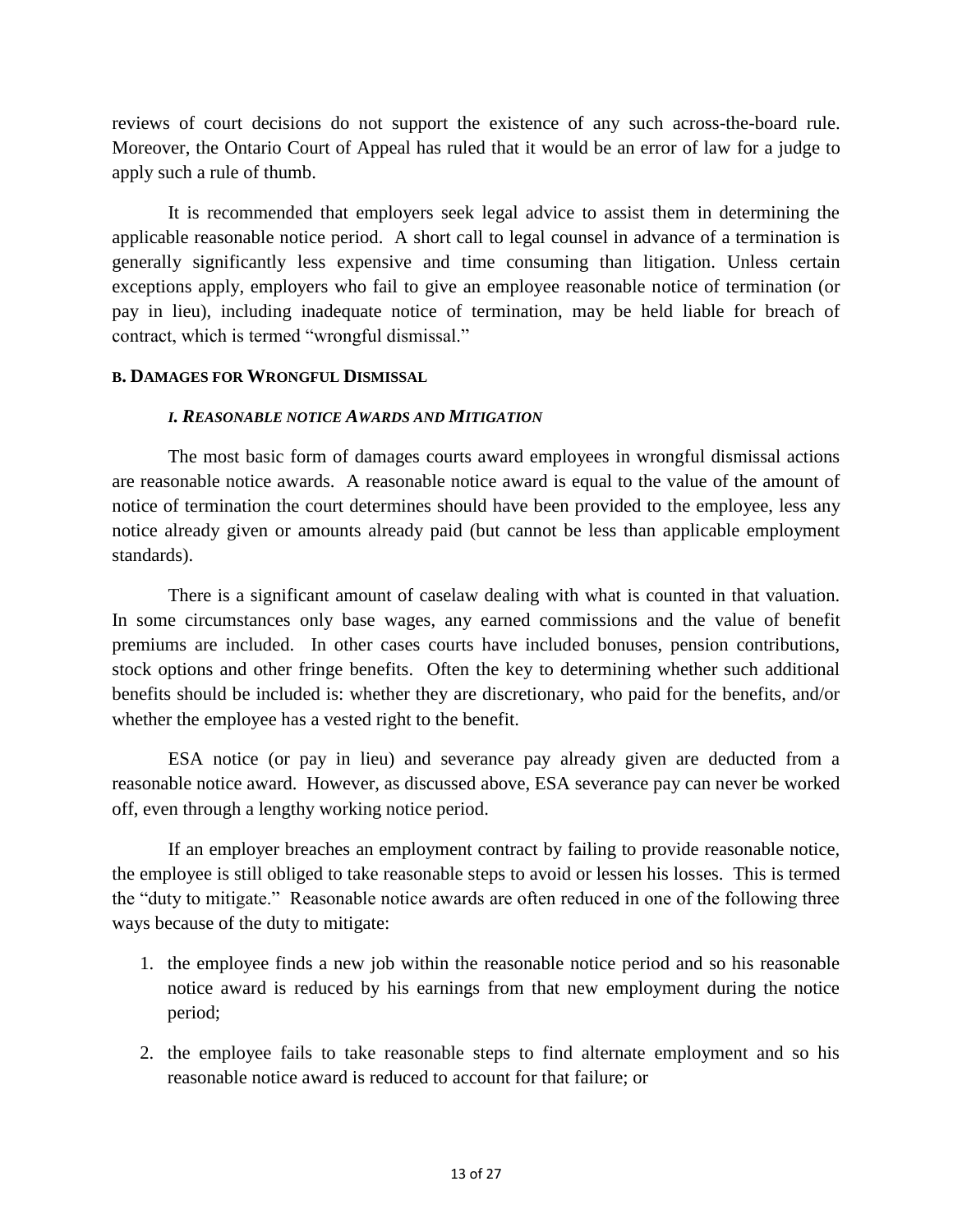3. the employee fails to accept an offer of alternate employment with the terminating employer and so his reasonable notice award is reduced by the earnings he would have received had he accepted.

There has been a significant amount of litigation concerning whether or not an employee should be obliged to mitigate by accepting alternate employment with the same employer. In a decision by the Supreme Court of Canada, *Evans v. Teamsters Local Union No. 31*(2008), the court held that for an employee to be required to accept such an offer, the relationship must not be one of hostility or significant animosity, the conditions and offer of employment must not be degrading or humiliating, and the conditions of employment and compensation must be relatively similar. This is an objective standard, based on whether a reasonable person, in the circumstances of the employee, ought to accept the offer.

#### *II. WRITTEN TERMINATION AGREEMENTS*

<span id="page-13-0"></span>Although courts will presume that all employment contracts contain an implied term entitling employees to reasonable notice of termination, the parties may agree instead on a specific formula for determining the amount of notice or pay in lieu to which an employee would be entitled in the event his employment were terminated, so long as that formula meets or exceeds ESA minimums. Although not technically required, it is strongly recommended that such agreements be in writing.

As discussed above, any agreement to provide an employee less than the ESA minimums is void and unenforceable. Also, regardless what length of notice is agreed to, if the employee is entitled to ESA severance pay, that cannot be worked off, so agreements must be structured to ensure those rules are observed. Recently, courts have struck down termination provisions that *could* be interpreted as providing no benefits continuation during the ESA notice period.

Courts have also refused to enforce termination provisions that are compliant today but may have been non-compliant in the future – for example, even if an employee is not entitled to ESA severance pay at the time of termination (whether because of length of service or the size of the employer's payroll) a termination provision that fails to provide for the possibility of ESA severance pay may be void. This issue, the possibility of non-compliance in the future, has produced a patchwork of inconsistent court decisions. Time will tell which side of this debate is law going forward.

If a written termination agreement were enforceable, an employee would be limited to the terms of the agreement. If a court were to find the agreement unenforceable, the employee would be entitled to reasonable notice at common law.

When faced with a wrongful dismissal action from an employee whose contract has a specific termination provision, it may be appropriate to bring a motion for summary judgment to ask a court to enforce the provision and dismiss the action on that basis. If successful, the employer would likely be entitled to a portion of its legal costs.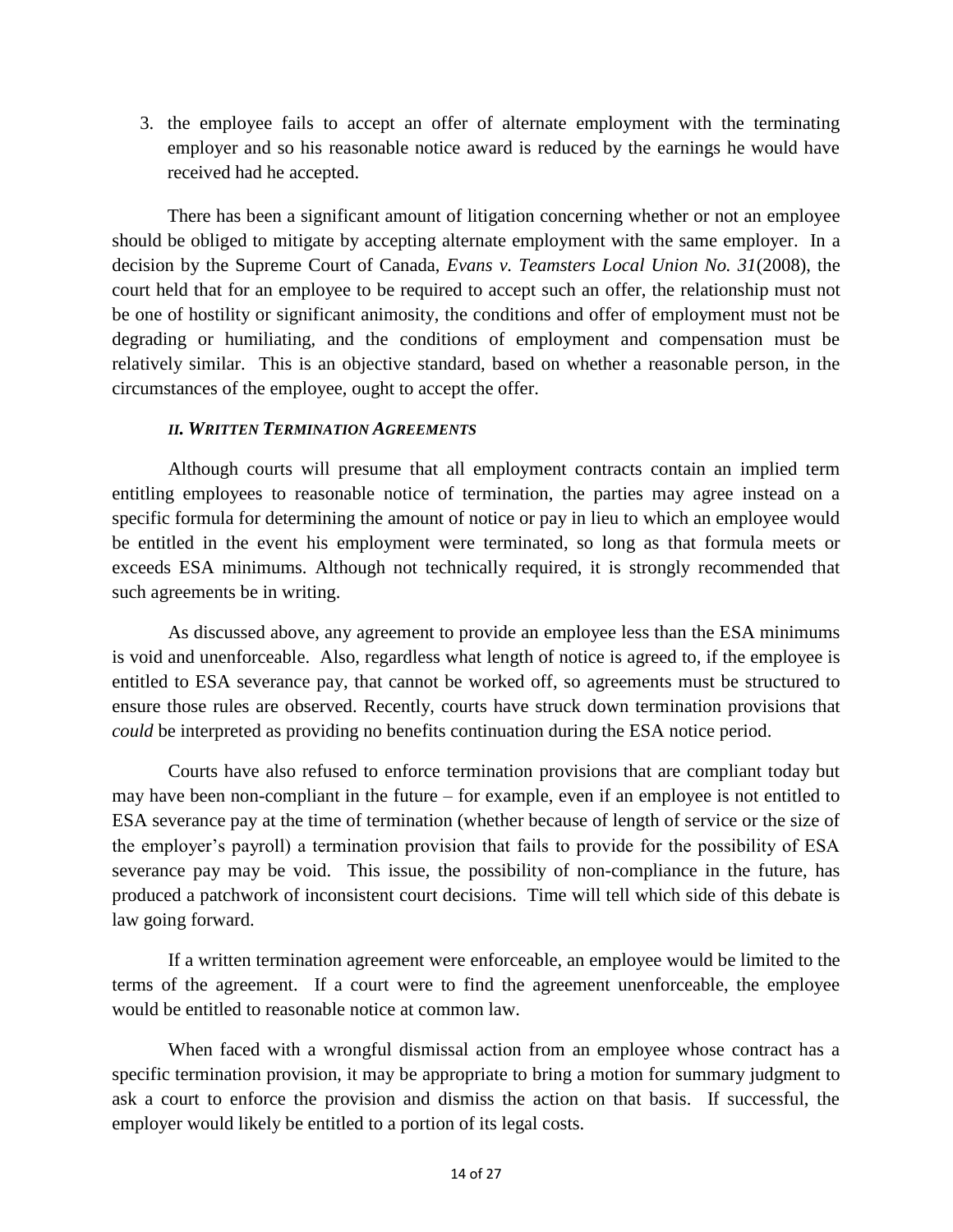It is strongly recommended that employers seek legal advice before drafting or implementing contracts with specific termination provisions. Mistakes in drafting or implementation could lead to a finding that the provisions are unenforceable and thereby expose the employer to significant, unexpected liability for common law reasonable notice.

#### *III. AGGRAVATED, PUNITIVE AND "BAD FAITH" DAMAGES*

<span id="page-14-0"></span>In wrongful dismissal actions, aggravated and punitive damages are only available where the employer is found liable for a "separate actionable wrong," such as the tort of intentional infliction of mental suffering. In other words, simply failing to give an employee sufficient notice of termination would not entitle the employee to aggravated or punitive damages.

"Aggravated damages" are payable to an employee to compensate her for such separate actionable wrongs.

As the name implies, the purpose of "punitive damages" is not to compensate the employee but to punish the employer for conduct that the court finds harsh, malicious, offensive and reprehensible. In the well-publicized case of *Honda v. Keays* (2008), the Supreme Court of Canada quashed a \$100,000 punitive damages award, which the Ontario Court of Appeal had already reduced from \$500,000 awarded at trial, because Honda's conduct did not meet that exceptional standard.

In another well-publicized case, *Wallace v. United Grain Growers* (1997), the Supreme Court of Canada developed a new type of damages in wrongful dismissal actions – "bad faith damages." These bad faith, or "Wallace Damages" were to be awarded only in circumstances where the employer acted in bad faith in the manner of dismissal. In such cases, the courts could award an extension to the notice period, which extension typically ranged from one to six months in subsequent cases.

The Supreme Court significantly modified its position on Wallace Damages in *Honda v. Keays*. The court found that Wallace Damages were applied inconsistently in the lower courts over the 10+ years since being introduced, and that they were often being awarded in inappropriate circumstances. As a result, the court determined that Wallace Damages would now only be available in circumstances where the employee could prove actual harm was caused by the employer's bad faith conduct in the manner of dismissal, and that certain other contract interpretation principles were satisfied. In other words, Wallace Damages are now to be compensatory, based directly upon that proven harm, and not simply through an arbitrary extension of the reasonable notice period.

Only time will tell how the courts will deal with this new formulation. However, in *Brien v. Niagara Motors Limited* (2009), the Ontario Court of Appeal overturned an award of Wallace Damages because the employee failed to prove actual harm, and in *Strizzi v. Curzons Management Associates Inc.* (2011) the Ontario Superior Court rejected a claim for an extension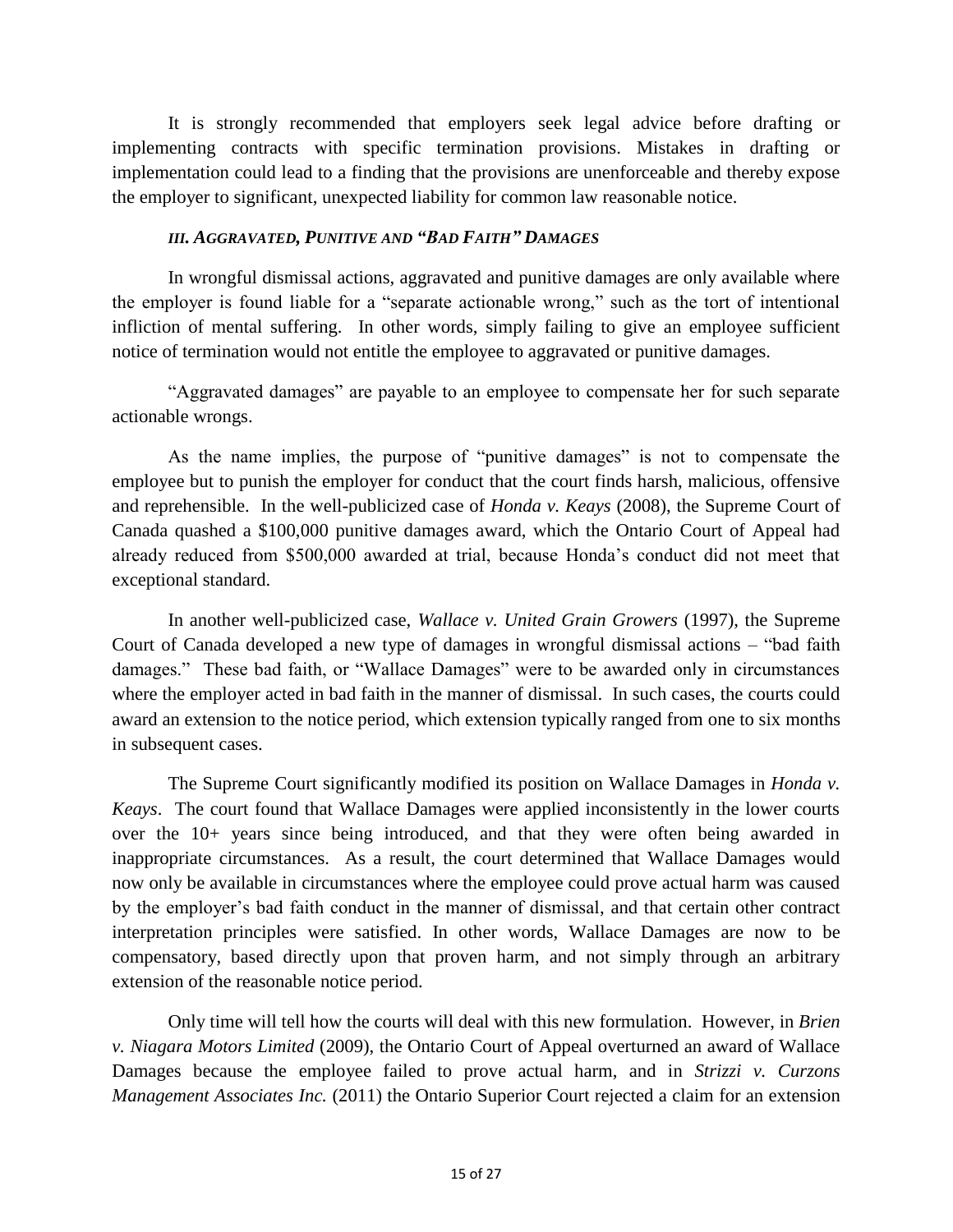because the plaintiff failed to provide the type of compensable harm described in *Honda v. Keays*.

#### <span id="page-15-0"></span>*IV. BENEFITS*

In addition to the minimum ESA obligation to continue employment benefits during the ESA notice period, a growing number of common law cases deal with benefit obligations during the common law reasonable notice period. As a minimum, it is settled law that employers must continue employment benefits during the reasonable notice period, or risk being ordered to pay the value of the premiums in lieu, and the ESA provides that employers must continue employment benefits throughout the ESA notice period (working or notional).

Far more contentious is the extent of an employer's liability for the actual benefits during the common law notice period. For example, some courts have held employers liable when employees became disabled during the reasonable notice period, for all medical and disability benefits that an employee would have received if the employer had not terminated their benefits early *(i.e.* before the end of the reasonable notice period). The caselaw is still evolving in this area, but employers must be cautious when terminating employee benefits, particularly those of elderly or infirm employees.

Employers should contact their benefits provider and strongly consider either extending benefits coverage beyond the ESA notice period or, at least, providing the employee with options to elect for personal coverage. It may also be prudent to provide expressly in policies and employment contracts that in the event of termination of employment, however caused or by whom, group employment benefits shall not be continued after termination of employment except to the extent required by applicable employment standards legislation.

In Ontario, loss of earnings ("LOE") benefits received from the WSIB are deductible from a reasonable notice award; however, despite the fact the such benefits are paid tax free to an employee, employers cannot set-off a grossed-up amount. Weekly indemnity payments made by a third party insurer to an employee under an employer-sponsored plan may also be deductible, but only in very specific circumstances (*i.e.* a weekly indemnity plan or supplemental unemployment benefits (SUB) plan – if the plan is **100**% employer funded).

# <span id="page-15-2"></span><span id="page-15-1"></span>**C. "CONSTRUCTIVE DISMISSAL"**

#### *I. CONSTRUCTIVE DISMISSAL - DEFINED*

"Constructive dismissal" is defined as: a unilateral, significant alteration by the employer of the fundamental terms and conditions of employment. If an employer makes such changes, the employee may choose to agree to the changes or may choose to treat the employment contract as terminated and claim "constructive dismissal". Employees who have been constructively dismissed are generally entitled to claim the same type of damages as in an ordinary wrongful dismissal claim.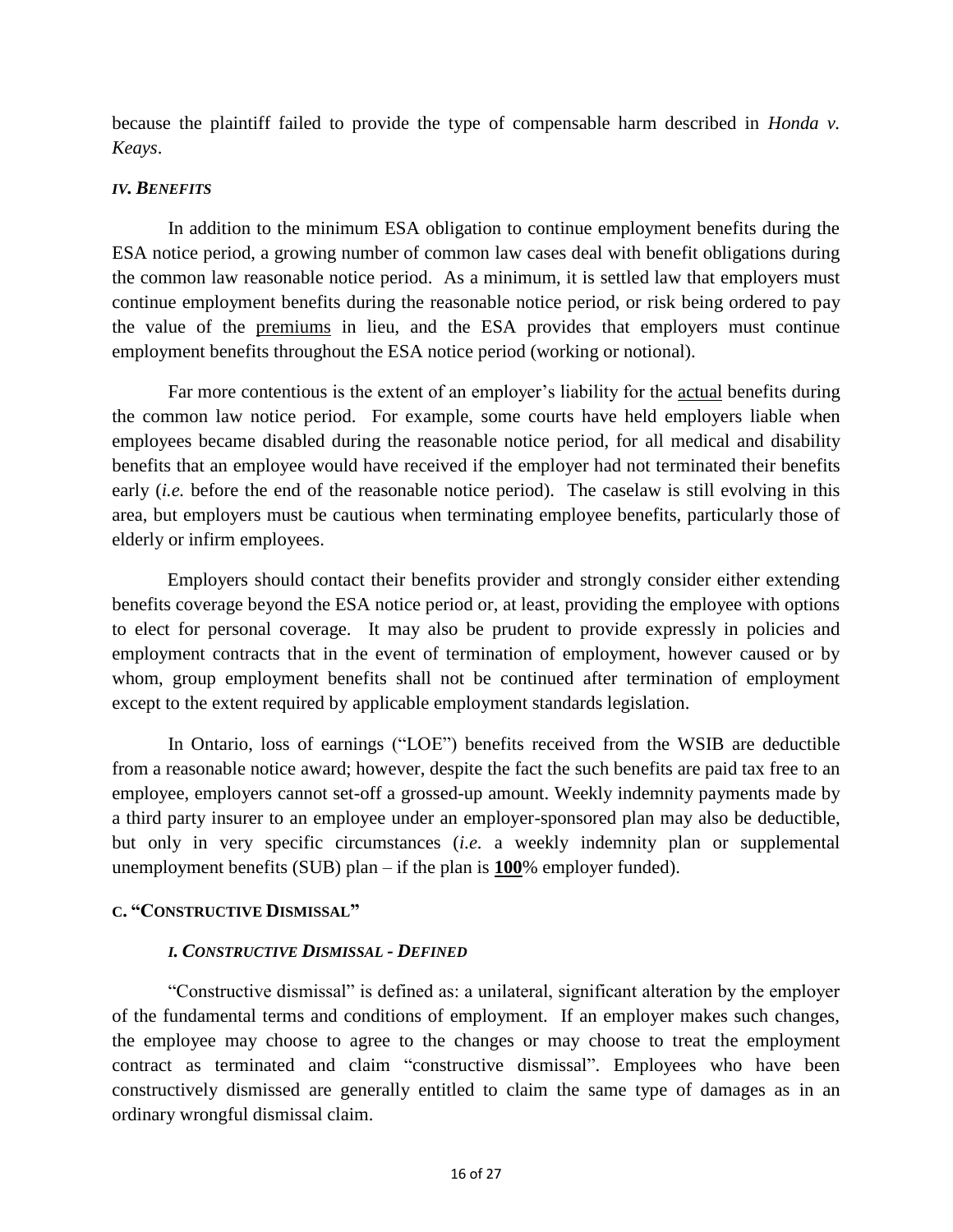The courts have held that employees claiming constructive dismissal have the same duty to mitigate as they would if the employer had terminated their employment rather than constructively dismissed them. As a result, even if an employer unilaterally and significantly were to alter an employee's terms and conditions of employment, the employee may be entitled to no damages if she refused the employer's reasonable offer of alternate employment (see "Reasonable Notice Awards and Mitigation" above for a review of the duty to mitigate).

# *II. FUNDAMENTAL CHANGE*

<span id="page-16-0"></span>Not all unilateral changes to an employment contract would cause a constructive dismissal. Only changes that, when viewed objectively, are so significant that they strike at the root of the employment contract are sufficient. Unfortunately, it is not always easy to determine which changes are fundamental.

The following are a few examples of changes that could constitute, individually or in combination, fundamental changes sufficient to cause constructive dismissal:

- $\bullet$  Significant compensation reductions (usually greater than 10%, but as low as 4%)
- Significant reductions or changes to benefits (*i.e.* moving from defined benefit to defined contribution pension plans)
- Significant changes to job titles, responsibilities or reporting structure
- Relocation

Implementing even the above changes would not constitute constructive dismissal if the employment contract *specifically or implicitly* provided the employer with the right to do so, or if the employee were to agree or condone the changes.

# *III. CONSTRUCTIVE DISMISSAL AFTER WRONKO*

<span id="page-16-1"></span>Employees who do not quit or object within a reasonable period of time after a change is implemented will be deemed to have accepted the change. Whenever employers contemplate significant changes in the workplace, it is good practice to provide as much advance notice as possible. Until 2008, many operated under the belief that a claim of constructive dismissal could be avoided if the employer provided reasonable notice of a change. If this ever was the law in Ontario, it is no longer.

In a 2008 decision of the Ontario Court of Appeal, *Wronko v. Western Inventory Service Ltd.*, Mr. Wronko had an employment contract that contained an obligation to provide him with two years notice or pay in lieu on termination without cause. His employer gave him two years notice that the terms of his employment contract would change, reducing his guaranteed notice to a formula capped at 30 weeks. He objected several times during the two-year period. When the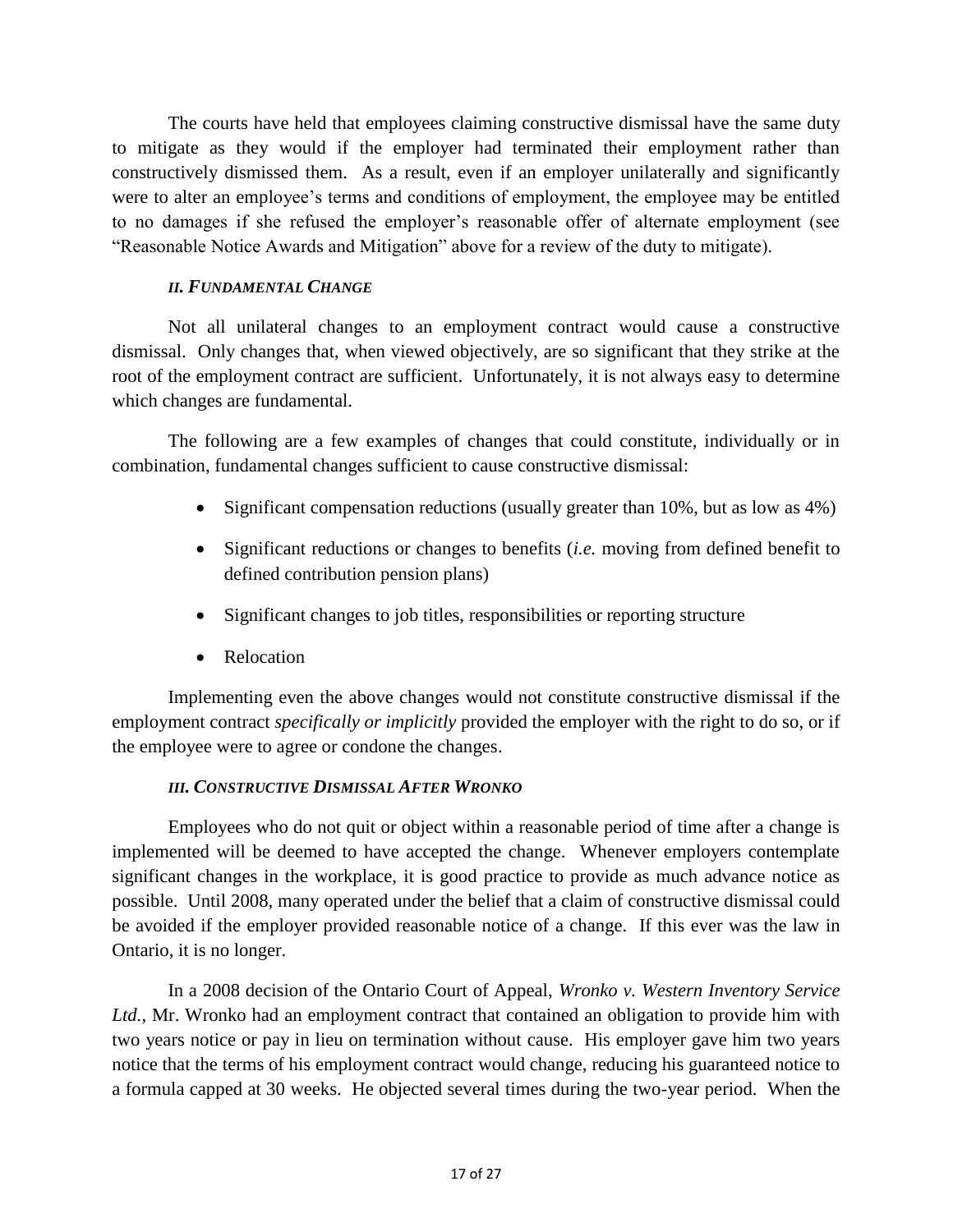two years were up the employer handed him a new employment contract and told him to sign or they had no position for him. He refused to sign it.

The Court of Appeal held that his termination was effective on the day the company handed him the new contract and demanded he sign it or he would lose his job. As a result, the two years notice of the change did not constitute notice of termination. As a result, Mr. Wronko was awarded two years pay in lieu of notice as per his original contract on top of the two years notice of change he already received.

In light of this decision, if an employee objects **after receiving advanced notice of a fundamental change, but before it is implemented**, the situation is more complicated. Employers basically have four options:

- 1. Try to secure the employee's agreement (in writing would be preferred) and provide consideration for the agreement;
- 2. Give the employee notice that his employment under current terms and conditions will terminate effective at the end of the applicable notice period (*i.e.* common law notice or ESA notice, as applicable), and offer the employee new employment thereafter under the new terms and conditions;
- 3. Implement the change and take the chance that either the employee will condone the change rather than risk unemployment, or that the employee would be obliged to continue working under the new conditions to mitigate her losses; or
- 4. Cancel the planned change or modify it so it is no longer a fundamental change.

Claiming constructive dismissal is very risky for employees. If an employee claims constructive dismissal in error, they have resigned their employment. Employees who resign employment are not even entitled to ESA notice and severance pay.

The downside for employers is that typically when constructive dismissal is proven, the employer will have had no opportunity to limit liability by providing working notice. The Court of Appeal held in *Wronko* that notice of an impending fundamental change is not equivalent to notice of termination. Notice of termination must be clear, unequivocal and explicit.

# *IV. "CAUSE"*

<span id="page-17-0"></span>Unless an employment contract stipulates otherwise, employers have an implied right to terminate an employee's employment without notice if the employer has "cause." Generally speaking, cause is defined as a condition or conduct so incompatible with the employment relationship that the employer cannot reasonably be expected to retain the employee. Cause may be established on the basis of a series of incidents or one single act of misconduct: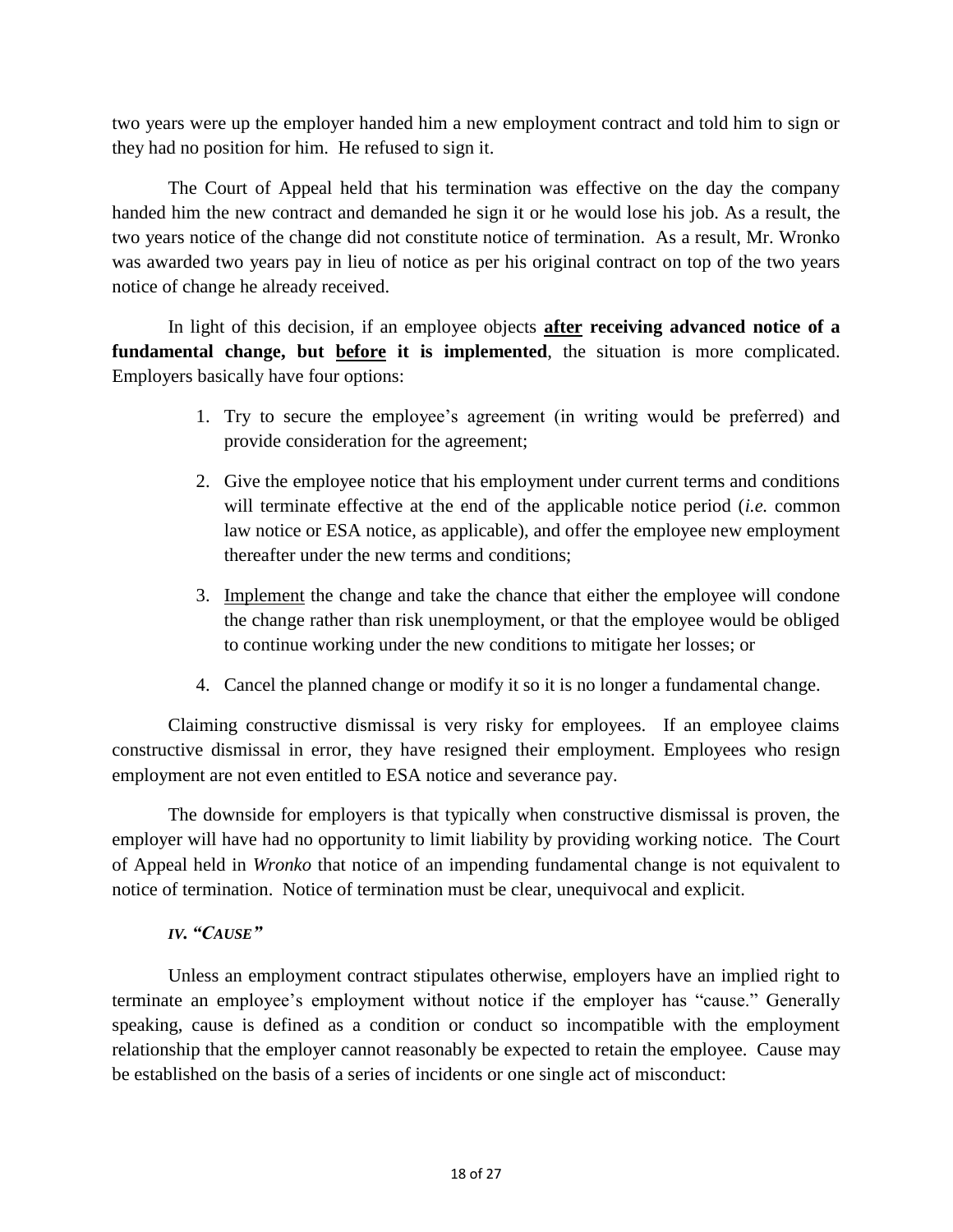- 1. If by a series of incidents, the onus will typically fall upon the employer to have warned the employee that the conduct was unacceptable and could lead to further discipline up to and including dismissal. The purpose of the warnings is to provide the employee with an opportunity to correct her behaviour, refrain from future misconduct and to give clear notice of the potential consequence of failing to do so (not to help the employer build a case for dismissal).
- 2. If by a single incident, the conduct must be so serious that it utterly destroys the foundations of the employment relationship and justifies termination without warning. The following are a few examples of single incidents of misconduct that may constitute cause when committed in the employment context:
	- Theft
	- Sabotage
	- Fraud
	- Serious dishonesty (must not be trivial)
	- Assaults on co-workers or management
	- Serious threats of bodily harm
	- Competing against the employer

When a court determines whether or not an employer had cause for dismissal, the following factors are usually considered (this list is not exhaustive):

- the nature and severity of each incident;
- $\bullet$  the employee's length of service;
- the nature of the employer's business;
- the nature of the employee's position;
- the amount of time that passes between incidents;
- whether the employer has policies that cover the type of misconduct;
- whether the employer has condoned similar misconduct in the past or has inconsistently applied discipline in similar circumstances;
- the effects of the misconduct on the employer's business, customers and employees; and
- whether the employee is contrite, or defensive and deceptive when confronted with the allegations.

There is no such thing as "near cause". If an employer cannot establish that it had cause, then the employer had no right to summarily dismiss the employee. A court will not reduce an employee's wrongful dismissal damages because the employer almost had cause, or believed in good faith that it had cause.

Employers are encouraged to consult with their legal advisors whenever they are contemplating terminating an employee for cause. A short call to your lawyer for advice on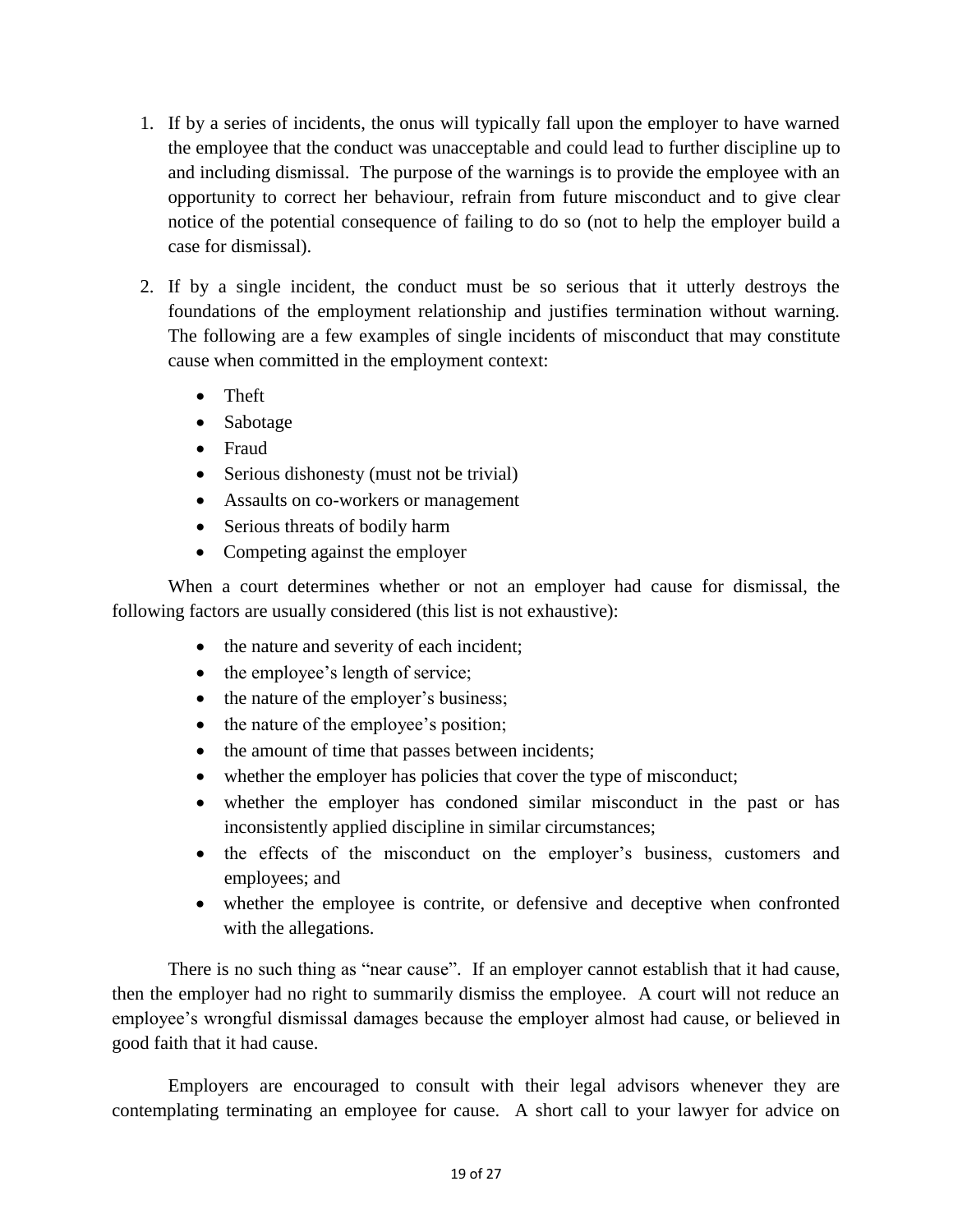whether cause is established or how to manage the investigation and termination process can save you thousands in litigation costs and plenty of headaches.

#### <span id="page-19-1"></span><span id="page-19-0"></span>**D. CIVIL ACTIONS FOR WRONGFUL DISMISSAL**

#### *I. COMMENCEMENT OF A WRONGFUL DISMISSAL ACTION*

An action for wrongful dismissal typically begins when the employee or former employee (the "plaintiff") has a statement of claim ("Claim") issued by a court and then serves it on the employer. Under the *Rules of Civil Procedure* that govern actions in Ontario, defendant employers then typically have 20 days to serve and file a statement of defence ("Defence"). In Simplified Procedure and Ordinary Procedure actions (see below) this deadline is automatically extended a further 10 days if the employer serves and files a "notice of intent to defend" within the first 20 days. The plaintiff may then choose to serve and file a Reply to the Defence. The Claim, Defence and Reply are called the "Pleadings."

It is very important not to miss the first deadline for filing a Defence. If an employer fails to serve and file a timely Defence, it may be "noted in default". The consequences of being noted in default are that the employer loses any further rights to notice or participation in the action, and that the employer is deemed to have accepted as true all of the plaintiff's allegations. Unless the employer brings a successful motion to lift the noting in default or the plaintiff consents to do so, the plaintiff can then move for default judgment for everything claimed.

Sometimes the defendant employer may serve a "Counterclaim" and/or a "Crossclaim" in addition to the Defence. A Counterclaim is a pleading claiming relief against the plaintiff (and possibly a third party as well). A Crossclaim is generally either a pleading claiming relief against a third party who was not named by the plaintiff, but who the defendant asserts is liable for at least part of the damages the plaintiff claimed, or a pleading claiming relief against a third party who was not named by the plaintiff for damages arising out of matters involved in the main action. Crossclaims and Counterclaims are usually tried with the main action.

A typical example of these claims in the context of a wrongful dismissal action would be for the employer to Counterclaim against the employee for repayment of an employment loan, and Crossclaim against an insurer for denial of benefits.

The next steps in an action will depend greatly on the court in which the Claim was filed. Actions for wrongful dismissal may be initiated in Small Claims Court (a division of the Superior Court of Justice) or at the Superior Court of Justice proper. Actions at the Superior Court of Justice fall into two categories: actions under the Simplified Procedure and under the Ordinary Procedure. Actions to recover up to \$25,000, up to \$100,000, and over \$100,000 (exclusive of interest and costs) must be filed, respectively, in Small Claims Court, under the Simplified Procedure and under the Ordinary Procedure.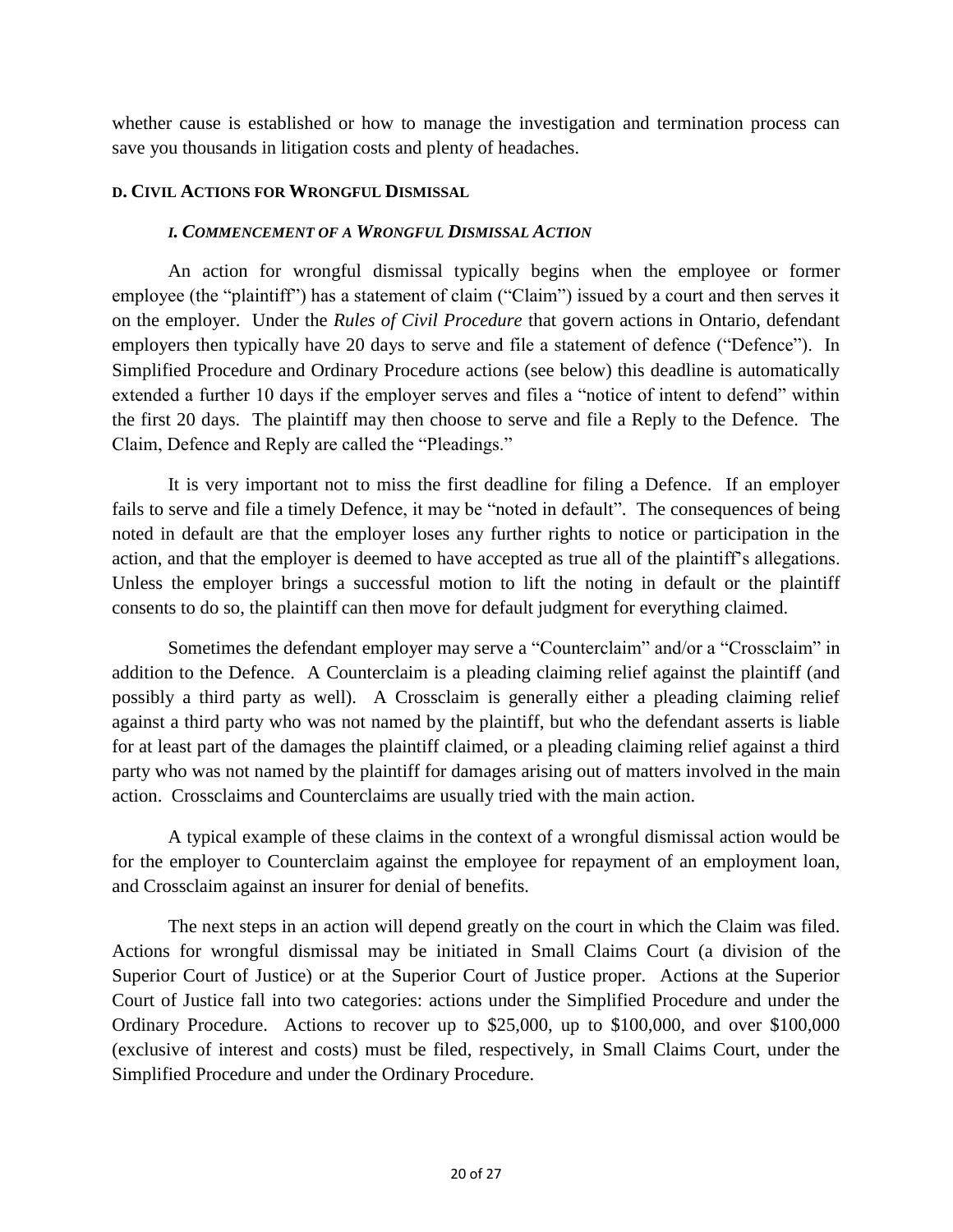#### *II. SIMPLIFIED PROCEDURE AND ORDINARY PROCEDURE ACTIONS*

<span id="page-20-0"></span>The plaintiff must elect on the face of the Claim filed in Superior Court whether to proceed under the Simplified or Ordinary Procedure. As noted above, actions to recover between \$25,000 and \$100,000 must be brought under the Simplified Procedure. Typically plaintiffs will claim damages that could total more than this range, but then expressly waive the right to any overage.

The two main differences between wrongful dismissal actions under the Simplified Procedure and Ordinary Procedure are that steps in the action follow a more expedited and regimented timeline under the Simplified Procedure, and that the parties have a much broader right to discoveries under the Ordinary Procedure.

#### <span id="page-20-1"></span>*a. Mandatory Mediation or Pre-Trial Conference*

If the action was commenced in Toronto, Ottawa or Essex, the parties must attend a mandatory mediation session within 120 days (or later on written consent filed with the mediation coordinator). Seven days before a mediation parties must exchange and deliver to the mediator a "Statement of Issues," which is essentially a summary of the relevant facts and issues in dispute, as well as an overview of the parties' positions.

If the action was commenced elsewhere in Ontario, the court will typically schedule a pre-trial conference within 90 days after the matter is set down for trial. Five days before a pretrial conference the parties must exchange and file with the court a "pre-trial conference brief," which is essentially the same as the Statement of Issues required for mediations.

If the parties fail to settle at either the mandatory mediation session or pre-trial conference the trial will be scheduled (or confirmed).

#### <span id="page-20-2"></span>*b. Discoveries*

Within 60 days (or later if agreed) of the filing of the last reply (or deadline to do so) the parties must exchange a "Discovery Plan." The parties must agree on:

- the intended scope of documentary discovery;
- dates for service of the Affidavits of Documents;
- information respecting timing, costs and manner of documentary production;
- the names of persons to be examined for discovery and timing and length of examinations; and
- any other relevant information.

Regardless whether the ordinary or simplified procedure applies, soon after all pleadings have been served and filed (or the period for doing so has ended) the parties must exchange "Affidavits of Documents." An Affidavit of Documents is an affidavit sworn by the respective party, disclosing in separate schedules: Schedule A) a list of all arguably relevant documents the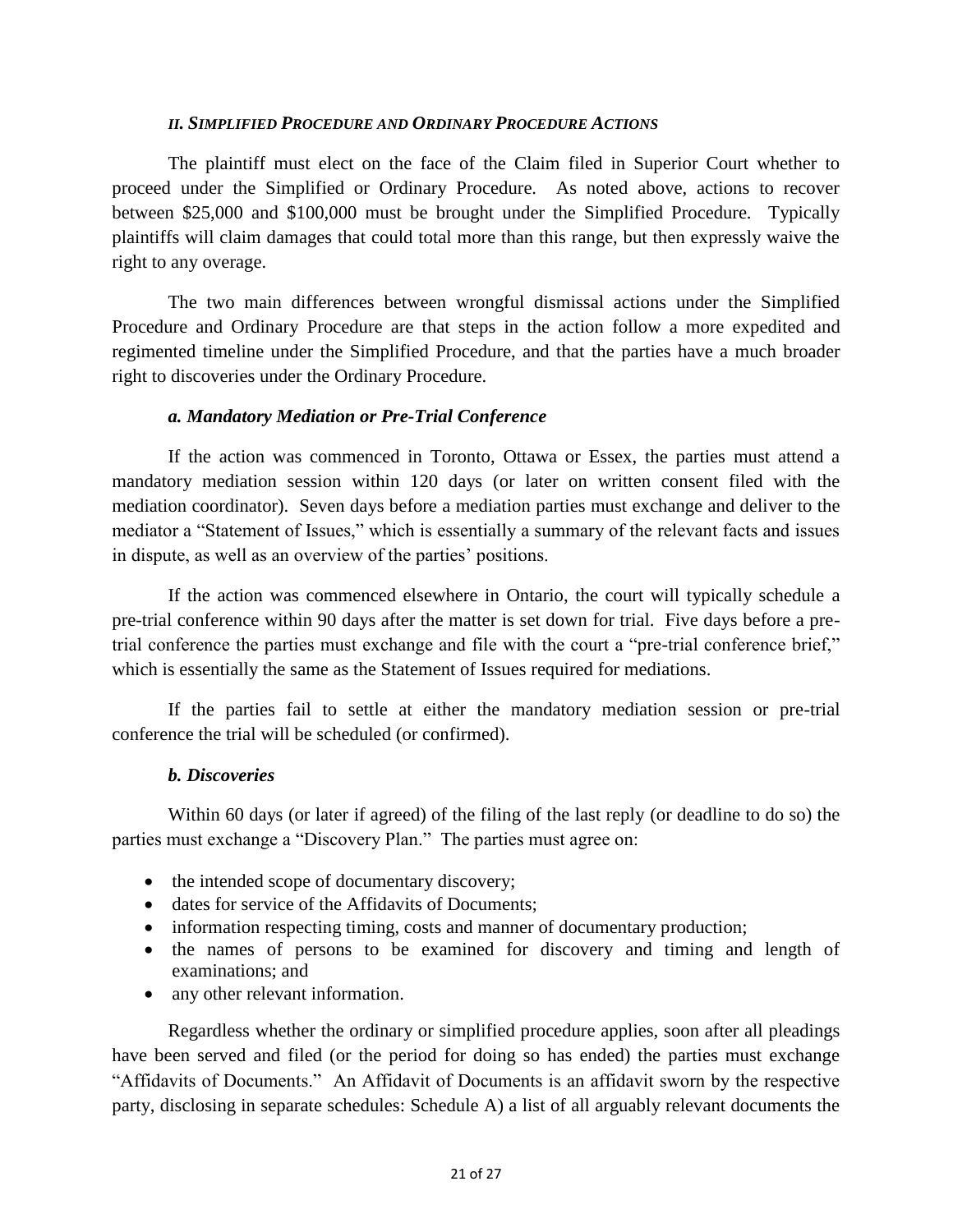party does not object to producing; Schedule B) a list of all arguably relevant documents that the party objects to producing because they are privileged; and Schedule C) a list of all arguably relevant documents no longer in the party's possession or control. In Simplified Procedure actions the parties must also disclose: Schedule D) a list of potential witnesses (all persons with potentially relevant knowledge), and must produce copies of all documents referred to in schedule "A". Any persons not listed at schedule "D" cannot be called as witnesses except on consent or by order of the court.

Examinations for Discovery may be held in actions under both the Simplified Procedure and the Ordinary Procedure. However, these oral examinations are limited to two hours per party under the Simplified Procedure, and seven hours per party under the Ordinary Procedure, except on consent or with leave from the court. The purpose of Examinations for Discovery is to allow the parties to discern each other's cases, obtain admissions that can be used at trial, and obtain information or documents (or undertakings to produce information or documents) relevant to the issues in dispute. Examinations for Discovery also provide an opportunity to test the credibility and likely demeanour of a witness on the stand.

#### <span id="page-21-0"></span>*c. Costs and Settlement Offers*

Successful parties in lawsuits are generally entitled to a portion of their litigation costs. How much they get depends on a number of factors, including whether the costs they claim are reasonable, whether offers to settle were made prior to judgment and whether judgment is obtained that betters a party's offer.

There are incentives to making reasonable offers to settle before trial built into the *Rules*. For example, if a defendant makes an offer to settle a case for \$25,000, the plaintiff refuses, and the plaintiff only obtains judgment for \$20,000, the plaintiff would ordinarily be entitled to no costs from the date of the defendant's offer, and the plaintiff may even be required to pay a portion of the defendant's costs from that date.

Alternatively, if the plaintiff makes an offer to settle for \$20,000, the defendant refuses, and the plaintiff obtains judgment for \$25,000, the defendant would ordinarily be required to pay a portion of the plaintiff's costs to the date the offer was made, and a substantial portion of the plaintiff's costs (termed "substantial indemnity") thereafter.

Costs are ordinarily awarded on the "partial indemnity" basis, meaning a much lower proportion of actual costs than "substantial indemnity." The purpose of these rules is to encourage parties to settle.

# <span id="page-21-1"></span>*d. Trial*

Wrongful dismissal trials are held before a judge. The plaintiff may also elect a jury trial, but that is rare. A trial may take anywhere from one half-day to weeks or months of trial time. Courts try to set consecutive dates, but hearing dates can be spread out as well.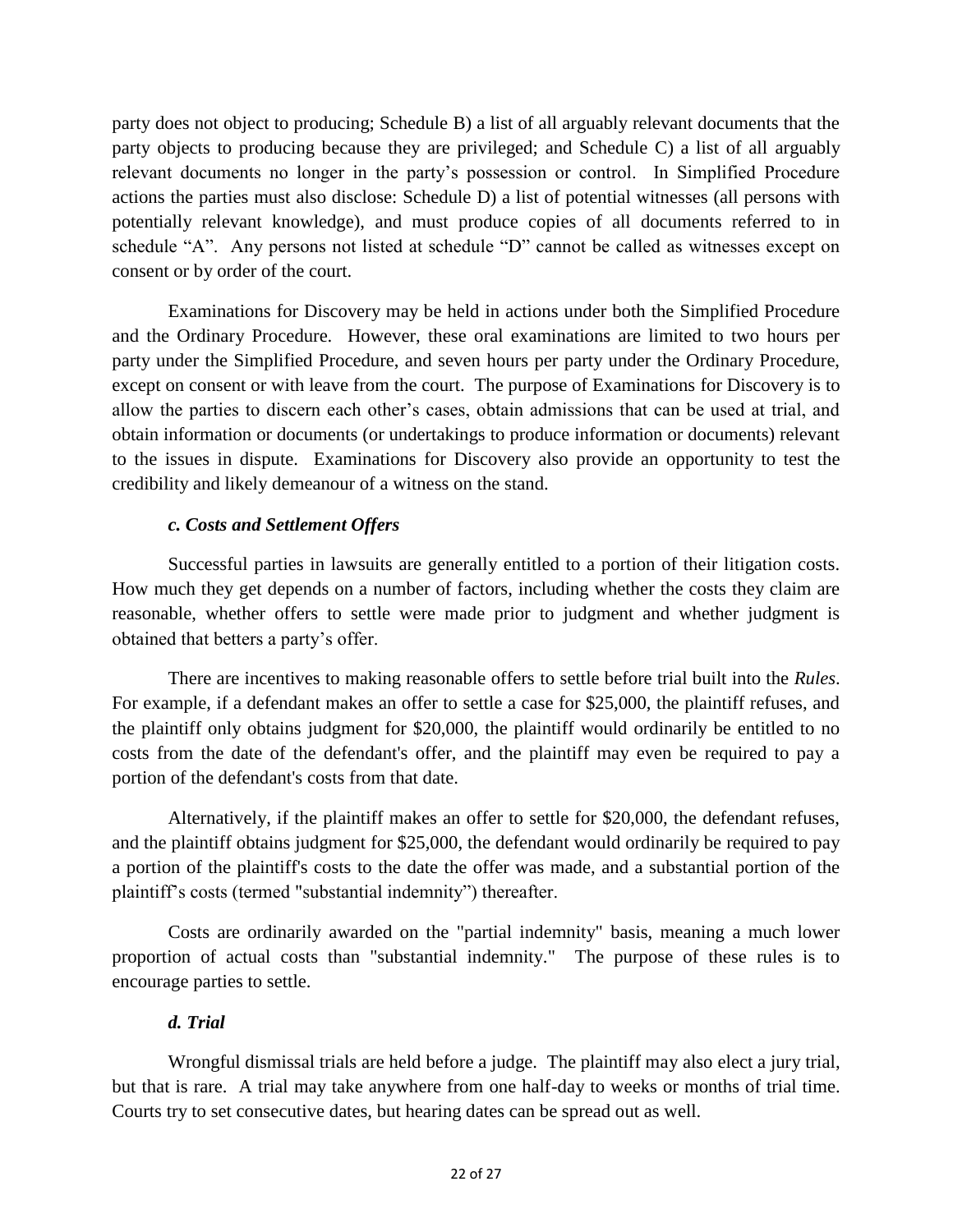The trial usually begins with opening statements. Typically the plaintiff has the initial onus of proof and so must present his case first. Next the defendant presents its case. Finally, the plaintiff has the right to call reply evidence (though this right is limited). The parties can agree on a book of documents to file with the court, or absent agreement they may have to prove certain documents through witnesses before they will be marked as exhibits.

The party who calls a witness is entitled to ask him questions first through an "Examination in Chief." Generally speaking such party can only ask open-ended questions that do not suggest an answer to the witness. The opposing party then has the right to cross-examine the witness. Unlike in an Examination in Chief, on cross-examination the party may ask leading questions, and pose statements to the witness for agreement or disagreement. After the witness is cross-examined the first party has the right ask questions on Redirect. Like reply evidence the scope of proper questions on Redirect is quite limited.

After all the evidence and witnesses are presented, the parties typically make closing submissions. In most cases the judge will reserve her decision and provide a written decision a few weeks or months later. In some cases the judge will provide the parties with a bottom line decision at the end of the hearing and then follow that with written reasons later.

#### *III. SMALL CLAIMS COURT ACTIONS*

<span id="page-22-0"></span>Small Claims Court is intended to provide a less formal, less expensive, and more expeditious process for resolving disputes. Unlike in Simplified and Ordinary Procedure actions, in Small Claims Actions documentary discovery is extremely limited, there is no requirement to exchange Affidavits of Documents, and there is no right to Examinations for Discovery.

In Small Claims Actions the parties are always directed to attend a pre-trial settlement conference before a judge. If the parties reach a settlement, they sign a settlement agreement in front of the judge who then marks the matter as settled. If either party defaults on its obligations the injured party may apply to have the settlement enforced (*i.e.* through garnishment or a writ of seizure and sale against property). If the parties are unable to settle at the pre-trial settlement conference either party may have the matter listed for trial.

Hearings in Small Claims Court, though before a judge, are less formal. Judges will often assist unrepresented litigants in the presentation of their cases. With the increased damages now available through small claims actions (up to \$25,000) more employees will be able to afford representation. This was a positive development from the perspective of efficiency and access to justice, but defendant employers now face more formidable opponents and increased litigation.

Unlike the case with actions under the Simplified and Ordinary Procedures, the parties are not automatically required to disclose and produce volumes of documents. Instead, the plaintiff must attach to the Claim copies of any documents or records upon which the claim is based. The parties are required to produce and file with the court no later than 14 days before the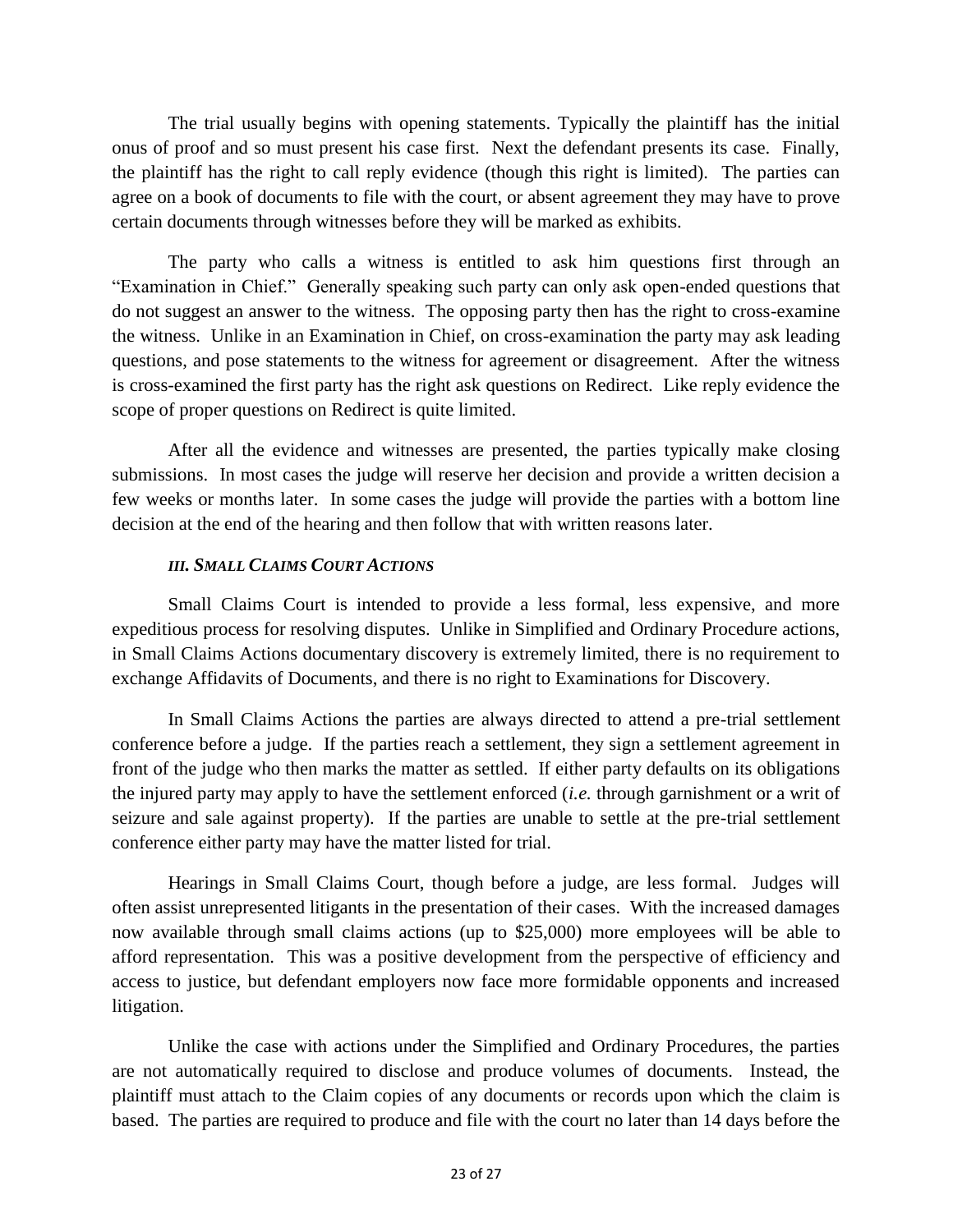Settlement Conference any documents or records they intend to rely on at trial along with a list of proposed witnesses and of other persons with knowledge of the matters in dispute.

If either party believes the other has documents relevant to and necessary for the adjudication of the matters in dispute, that party may bring a motion for production. However, given the intention that the small claims process be efficient and streamlined, judges are reticent to order production unless it is truly necessary and not merely a fishing expedition.

Parties may choose whether to have witnesses testify or enter their evidence by serving and filing signed witness statements. A party served with a signed witness statement has the right to summon the witness at trial to cross-examination her on the statement. Unless the court orders otherwise, no party may rely upon a document or record (including a witness statement) at trial that was not produced at least 30 days before trial.

Very similar costs rules apply to settlement offers in Small Claims Court actions as those in Simplified and Ordinary Procedure. So parties should consider making an offer to settle and should think carefully before rejecting one.

# <span id="page-23-0"></span>HUMAN RIGHTS

The Ontario *Human Rights Code* (the "Code") provides that courts have the jurisdiction to determine whether an employer has infringed an employee's rights under the Code, and to award remedies for that infringement. This jurisdiction only arises where the employee claims such an infringement in tandem with other claims.

For example, if an employer were to terminate a disabled employee, the employee may initiate a civil action claiming damages for wrongful dismissal, and may also seek damages for violations of the Code on the basis that the employer failed to accommodate her disability to the point of undue hardship. However, an employee cannot initiate a civil action alleging only an infringement of her rights under the Code.

#### <span id="page-23-1"></span>**A. HARASSMENT AND DISCRIMINATION**

The Code provides that all employees have the right to equal treatment with respect to employment without discrimination because of their: 1. race, ancestry, place of origin, colour, ethnic origin, citizenship or creed; 2. sex, sexual orientation; 3. age; 4. record of offences; 5. marital status or family status; and/or 6. disability (often collectively referred to as the "prohibited grounds of discrimination"). Employees also have the right to be free from harassment on those same grounds.

By far the most litigated claims are those involving disability. If an employee were unable to perform her duties as required because of her disability, her employer would have an obligation to accommodate her disability to the point of "undue hardship". In other words, her employer would be required to accommodate her disability even if it caused the employer some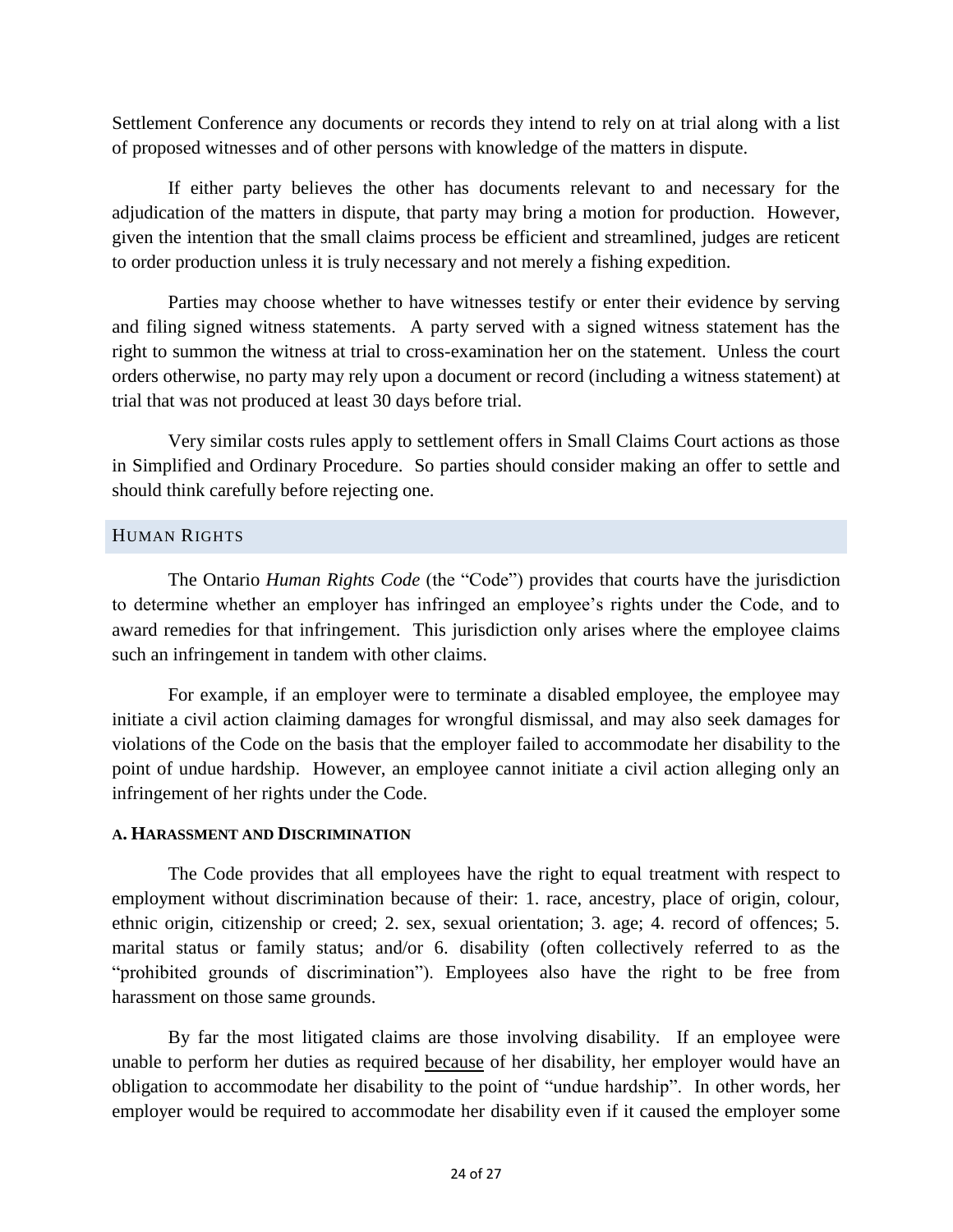measure of hardship – only not "undue" hardship. It is generally very difficult to determine what measure of hardship an employer is obliged to bear before such hardship would be considered undue.

Regardless what ground of discrimination or harassment an employee pleads, she has the initial onus of demonstrating the employer (or the employer's representative or agent) is guilty of the discriminating or harassing actions or omissions, and that those actions or omissions are related to a prohibited ground. If the employee can prove such harassment or discrimination occurred, the onus shifts to the employer to defend its actions or omissions. There is no cap in the Code on the measure of monetary damages that a court (or the Tribunal) may award.

#### <span id="page-24-0"></span>**B. FORUM SHOPPING AND SETTLEMENTS**

Thankfully the Code bars employees from commencing an application at the Tribunal while simultaneously claiming remedies for the same alleged infringements in a civil action. Where an employee has done so, the defendant employer may request that the application at the Tribunal be dismissed. The Tribunal typically suspends the human rights application pending any settlement between the parties or final determination by the court in the civil matter.

If the parties settle the civil claim and specifically provide in the settlement documents that the settlement either releases the company from liability under the Code or, if the company is admitting liability, is a full and final settlement of those claims, the Tribunal will usually enforce the settlement. It is important to carefully draft the settlement documents in the civil claim to ensure that the application before the Tribunal cannot be resurrected. If a human rights application has already been filed, it is important to ensure that when executing the settlement, the parties also execute and file Tribunal Form 25, which advises the Tribunal expressly that the matter is settled.

# <span id="page-24-1"></span>**III. RESPONDING TO A DEMAND LETTER OR CLAIM**

#### <span id="page-24-2"></span>INITIAL RECEIPT AND REVIEW

The most important thing to do when faced with a demand letter or claim is to **read it twice**. Often employees or their counsel make the mistake of filling them with angry rhetoric. This has the predictable effect of causing employers to become defensive and to provoke an overly aggressive response. Knee-jerk reactions are never a good idea. Whether or not the employee's claims have merit or are merely unjustified accusations, it is important to remain objective and not to take the allegations personally.

The first step is to review the letter or claim and determine what type of claim is threatened and what types of issues may be raised. Is this a straightforward claim to ESA or common law notice? Or are human rights or other collateral issues raised? If the letter or claim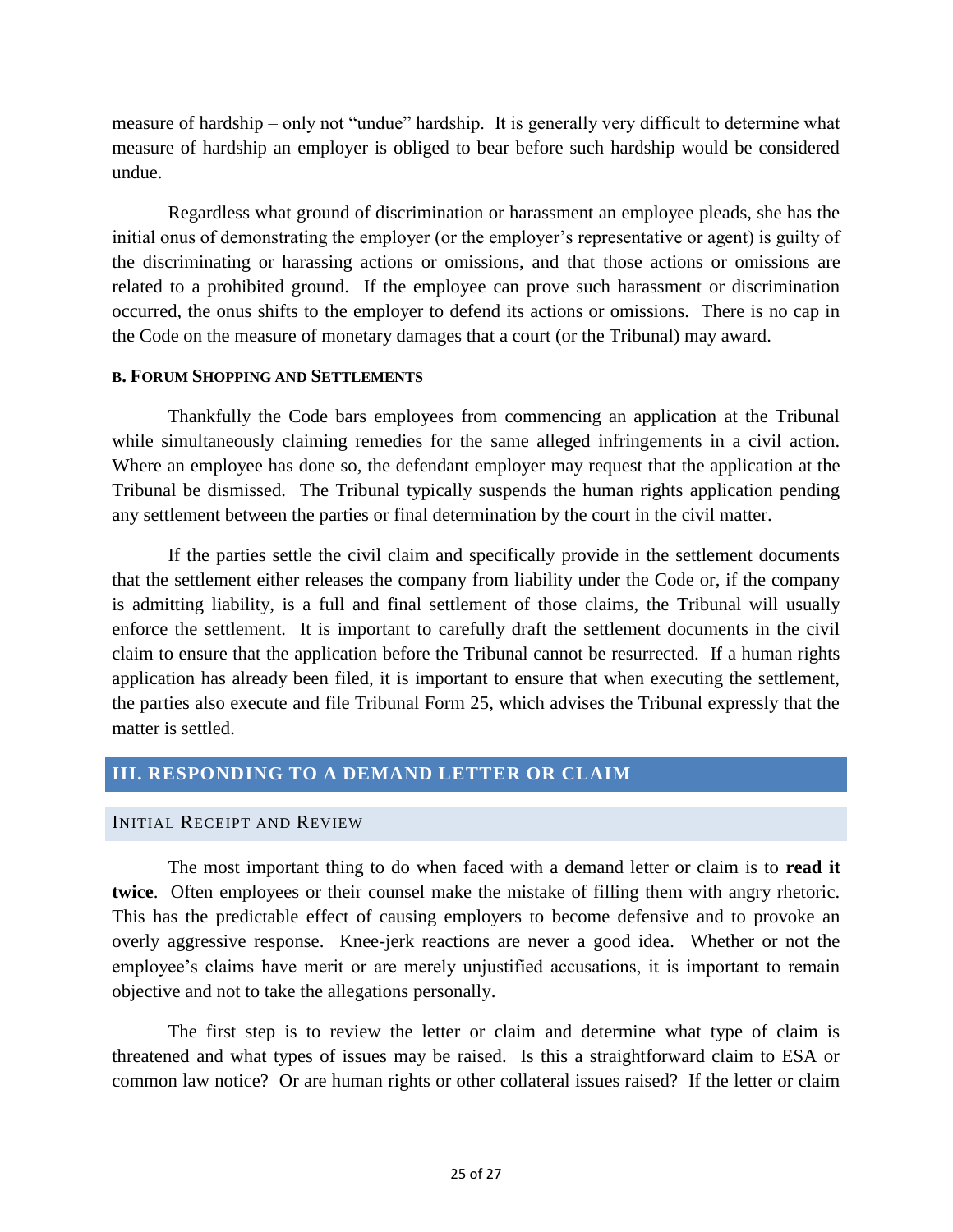is directly from the employee, consider the tone of the letter. Does it read like the employee had it reviewed or prepared by a lawyer or has already received legal advice?

Finally, carefully consider whether any factual assertions can be challenged, or whether you can raise additional facts to support a defence to the allegations. To accomplish this you will likely have to review the employee's file, speak with any relevant individuals, and review payroll records.

If you received a claim, verify what deadlines apply and **be sure not to miss them**.

#### <span id="page-25-0"></span>ASSESSING THE STRENGTHS AND WEAKNESSES

The next step is to determine the best and worst case scenarios, objectively speaking. Often the employee may allege entitlement to unreasonable/excessive damages and other relief that a court or tribunal would be very unlikely to award, or that flies in the face of wellestablished legal principles. So the worst case scenario you consider may not be that the employee is successful at obtaining everything claimed. Instead it may be a more reasonable result at the high end of the range of what a court or tribunal would likely award. As well, the best case scenario to consider at this stage is not just complete victory for your side. You must also consider the costs and inputs required to obtain that positive result. In some cases there may be no way to escape the fact that the employee is entitled to something (*i.e.* he received only ESA notice and was likely entitled to additional notice at common law).

At this stage of the process a quick call to your legal counsel can be invaluable. Even if no claim has yet been received and you prefer to handle the matter directly and without legal representation, obtaining a review and summary of the legal and financial risks as well as strategic options will usually help you determine which claims are worth fighting to win, which claims are worth fighting until you have a strategic settlement advantage, and which claims are better settled early and efficiently. [Note that the *Rules of Civil Procedure* require a corporation to be represented by a lawyer in Simplified Procedure and Ordinary Procedure actions.]

#### <span id="page-25-1"></span>PREPARING A RESPONSE TO A DEMAND LETTER

If all you have received is a letter and no claim has yet commenced, and if the letter is directly from the employee, you may want to draft a response and have it reviewed by your counsel, but still send it on your own behalf. Employees tend to retain legal counsel if your initial response comes from counsel.

If the letter is from the employee's counsel it is often valuable to have the response come from your counsel. Employee-counsel will often assume they can push an unrepresented employer harder than one who is represented by experienced counsel.